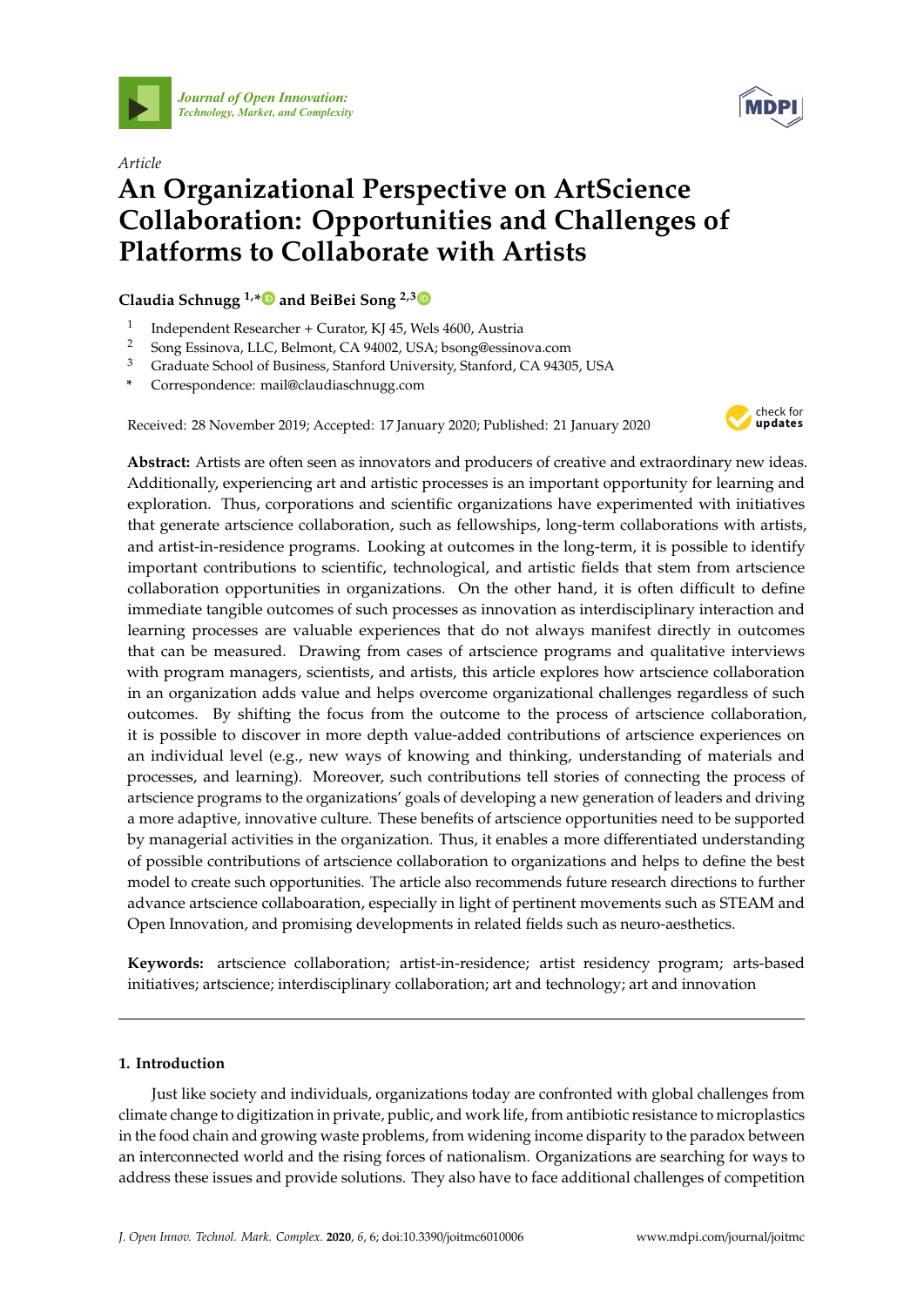from rapid developments in or even outside their fields, often posing threat of obsolescence. They need to keep the ever-increasing pace of developments in technology and digitization, while encumbered by legacy systems, existing structures and outdated mode of decision-making. They need to invest in new opportunities and create spaces for innovation. Moreover, they need to identify and internalize new approaches in order to adapt their culture, structure, and management systems to external changes.

Arts-based initiatives (ABI) or artistic interventions in general have been brought into organizational (especially corporate) contexts to address these challenges named above. ABIs have been investigated by management and organization scholars throughout the last two decades, as interventions and initiatives on all organizational levels in order to add value and create change, in areas including product development, human resources, learning processes, and organizational development [\[1](#page-16-0)[–5\]](#page-16-1). Various theoretical angles have been used to analyze ABIs and their effects in organizations (e.g., [\[6](#page-16-2)[–8\]](#page-16-3)). Various forms of ABIs have been explored in organizational settings: it is possible to bring in the artwork, bring in the artist for direct collaboration or as consultant, or learn from and employ the artistic process [\[9\]](#page-16-4).

One approach to bring artists into organizations is artist-in-residence opportunities. In such programs, artists are invited into organizations to spend a certain amount of time working there. These periods can be short-term for a few weeks or long-term for a few months up to a year. Especially in long-term residencies, artists are often not expected to be in the organization on a daily basis, and the intensity of collaboration can vary in different phases: there can be phases when the artist spends time at his/her own atelier or on other projects, while there are other phases of intense collaboration and joint project development. The roles of the artists in residence also vary: sometimes their presence is connected to specific projects or departments; sometimes they are collaborating with individual employees for a long period; sometimes they give workshops; yet other times they aim to produce an artwork. These residency opportunities are created to open a space for an ABI that goes beyond consultancy or single workshops with an artist. It allows for conversations, collaboration and ongoing exchange. In most artist-in-residence programs in organizational contexts, the artist is more than a resident who learns and gets access to the experience and opportunities at this new place, but also one who co-creates and collaborates and thus induces learning and change in the host organization as well [\[10\]](#page-16-5). Thus, artist-in-residence programs are an ideal means to foster processes and collaborations on pressing topics, innovation, and organizational challenges and often take place within the setting of research, development, and science [\[11\]](#page-16-6).

As interdisciplinary approaches are essential to tackling complex problems [\[12\]](#page-16-7), opportunities that facilitate artscience collaboration and bring in artistic perspectives relating to society and culture can play a vital role in addressing the challenges organizations are confronted with. The resulting interaction between artists and organizational employees from diverse disciplinary backgrounds—scientists, engineers, and managers—is understood as an important contribution to fostering individual creativity, new insights, and new perspectives on issues within organizational or scientific fields [\[13\]](#page-16-8). As a systematic way to enable these interactions, artist-in-residence programs are gaining popularity among both governments and organizations, which invest in these opportunities [\[14](#page-16-9)[–17\]](#page-16-10) and integrate them in the organizational structure [\[10\]](#page-16-5). Among the most notable examples, the STARTS (Science + Technology + Arts) initiative funded by the European Commission is an important first pan-Europe governmental step to support such interdisciplinary actions. STARTS funded programs include: the STARTS Prize that has been awarded to innovative projects at the intersection of art, science, technology, and society yearly since 2016 [\[18\]](#page-16-11), the Vertigo project that aims to support and fund at least 45 artscience residencies and is developing a web platform [\[19\]](#page-16-12), and the FEAT (Future Emerging Art and Technology) activity [\[20\]](#page-16-13) that provides opportunities for different residency formats in the field of emerging technologies.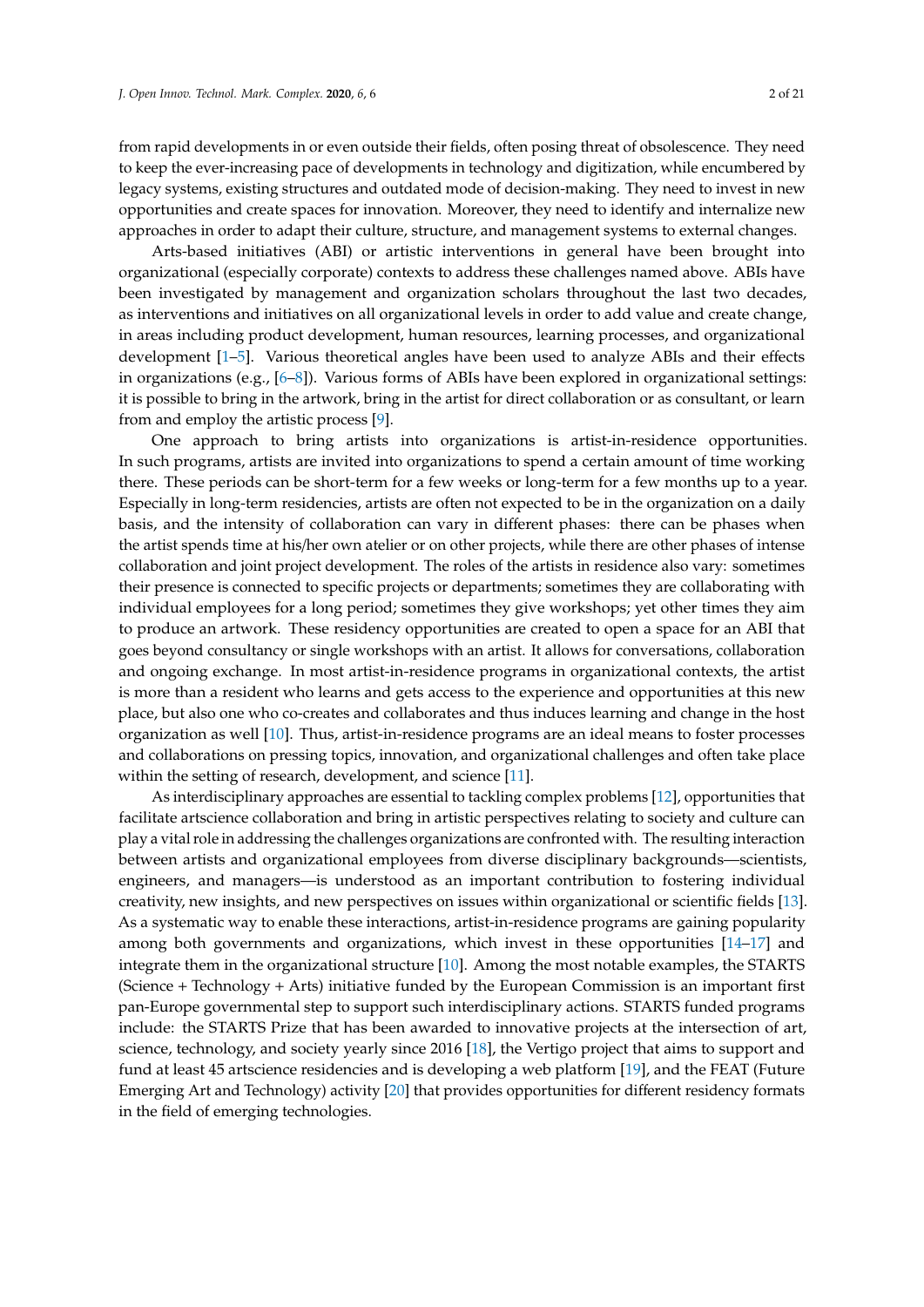## *1.1. The Emergence of Artscience Interaction through Artist-in-Residence Programs*

Residency of artists in organizations, especially in their research and development (short: R&D) laboratories or departments, as a mechanism for experimentation and interdisciplinary exchange began to draw a lot of attention over half a century ago. In the late 1960s engineer Billy Klüver initiated a program called *Experiments in Art and Technology* (short: E.A.T.) for collaborations between artists and engineers at Bell Labs (then AT&T Bell Telephone Laboratories, now Nokia Bell Labs) [\[21\]](#page-16-14). This program was preceded by a pioneering collaboration on sound in the early 1930s, and by residence of individual artists at Bell Labs in the 1950s. Maurice Tuchman, curator at the *Los Angeles County Museum of Art* (LACMA), developed the *Art & Technology Program* that provided residencies for artists in industrial corporations starting in 1970 [\[22\]](#page-16-15). These two residency programs focused mainly on interdisciplinary exchange, providing artists with access to upcoming technologies and industrial applications while creating spaces of exploration for artists, scientists, and engineers alike [\[23\]](#page-16-16). In 1965, artists John Latham and Barbara Steveni conceived the *Artist Placement Group* (short: APG) in London. The program aimed at creating change in (corporate and governmental) organizations through "artist placements", which resembled residencies. The idea was to bring artists into organizations focusing on the artistic process inducing change, as opposed to an outcome-oriented strategy. Influenced by ideas of chaos theory, cybernetics, and system theory, Latham theorized a "butterfly effect", meaning that the presence of an artist in such an organization will automatically lead to change in a non-pre-determined way [\[24,](#page-17-0)[25\]](#page-17-1).

Although leaders in the arts and technology movement and artists of the APG were articulate about their aims and theoretical ideas of how and why these residencies would be beneficial to artists, scientists, and engineers [\[22,](#page-16-15)[26,](#page-17-2)[27\]](#page-17-3) alike, and how the process would evolve and affect fields and organizations, it was difficult to get the residencies going. Most residency programs went dormant in the late 1970s due to lack of tangible outcomes in terms of contribution to the hosting organizations or immediately visible change processes [\[24\]](#page-17-0). Nevertheless, scientific organizations, especially universities in the U.S.A., became interested in the idea of artscience collaboration, and important centers for interdisciplinary collaborations between artists, engineers, and scientists developed. These included early programs at University of Illinois, Ohio State University, New York University, and the Massachusetts Institute of Technology (MIT) [\[28\]](#page-17-4); and over the course of the following decades, MIT Media Lab, in particular, developed as a leading group in the field of artscience collaboration. Additionally, an interdisciplinary academic discussion between art and technology in the journal *Leonardo* emerged. However, as the hybrid outcomes of such collaborations are interdisciplinary and thus not strictly classifiable in art, science, or technology, and thus the tangible outcome for engineers was difficult to demonstrate; and the emerging media art as well as other technology art were difficult to contextualize in contemporary art, the movement experienced difficulties to spread [\[28,](#page-17-4)[29\]](#page-17-5).

In the 1980s organizational studies and business scholars finally started to explore the opportunities of art in organizations. The *Standing Conference on Organizational Symbolism* in 1985 in Antibes, France triggered the first batch of publications on the topic, which influenced the development of the field of organizational aesthetics (e.g., [\[30–](#page-17-6)[32\]](#page-17-7)). The interdisciplinary symposium on art and economy at the *2nd Buchberger Kunstgespräche* took place in Austria in 1986 [\[33\]](#page-17-8). Additionally, at the Venice Biennale in the mid-1980s an interest in art and science emerged, represented in a large percentage by computer art and thus exposing the topic to a wider audience. When the personal computer became available to a broader community in the 1990s, it again spurred increased interest in the junction of art and technology within the arts community as well as among the general public [\[28\]](#page-17-4).

The possibility of cross-fertilization between the intellectual fields of art and science, and to a large extent in upcoming technologies, was partly what led Xerox to introduce an artist-in-residence program at Xerox PARC (Palo Alto Research Center), their innovation center (the program named PAIR for PARC's Artist-in-Residence) [\[34\]](#page-17-9). The idea was in recognition of insights, challenges, and new perspectives that artists can bring to the R&D process, as well as the aesthetic dimension that is produced in such innovative art pieces and the demands of artists producing these artworks. "Unusual art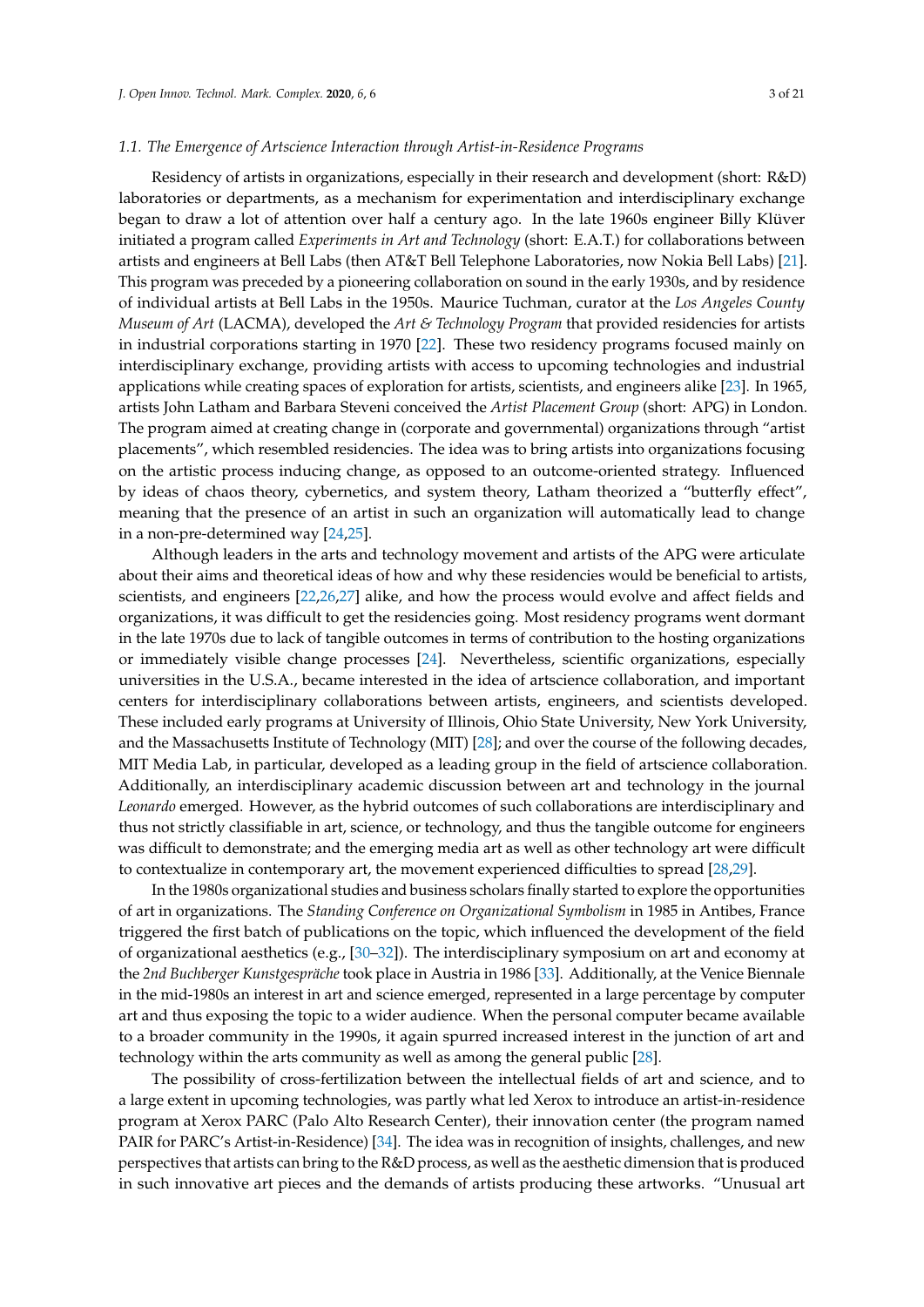pieces of today can become core media models not many years from now", says John Seely Brown [\[35\]](#page-17-10). Some of the experiments achieved visible realization in the 1960s, making important contributions to the use of new technologies in scientific methodologies, or creating new art forms using technical devices [\[23\]](#page-16-16). Moreover, PAIR was designed as an experiment "to keep PARC both a leader in innovation and relevant to the corporation" [\[35\]](#page-17-10). As an experiment it was successful as it became a role model for artist-in-residence programs in corporate R&D departments and an essential example that has been referred to in management and organizational studies.

Permeating current conversations about the necessity for organizations and management to solve problems with innovative approaches, to cope with environmental change, and to keep pace with technological developments is a keen sense of urgency for innovation and creativity in economies and policies. Artist-in-residence programs that facilitate interdisciplinary interactions in R&D are a promising opportunity to create fruitful interventions [\[10,](#page-16-5)[14\]](#page-16-9). Additionally, scientists and engineers need to look beyond the borders of their own disciplines to approach complex questions in their fields and to make their work relevant within society; and artists have a rising interest in science and technology—both as new artistic media and for their essential implications on society. These forces have fueled interest in artscience interactions from the perspectives of the individuals and society, as seen in the growth of artscience festivals and symposia around the world, in the curation of the Milan Triennale 2019 "*Broken Nature: Design Takes on Human Survival*" and Venice Biennale 2019 "*May You Live in Interesting Times*", in funding opportunities like European Commission's STARTS program and in the "STEM to STEAM" movement in education. (STEM stands for the subjects of Science, Technology, Engineering and Mathematics and STEAM is the abbreviation for incorporating the arts into STEM, an approach especially advocated in education in order to enable personal development and skills beyond rational and analytical thinking.) [\[36](#page-17-11)[,37\]](#page-17-12)

In his prominent articles in the journal *IEEE Spectrum* about the E.A.T. program [\[26,](#page-17-2)[27\]](#page-17-3), engineer Nilo Lindgren pointed to resulting innovation as major contribution by the interdisciplinary collaboration between artists, scientists, and engineers, and noted the possibility to change traditional ways of working in artistic, scientific and engineering fields. Both aspects have become important growth imperatives and leadership mandates in the current business environment, so these ideas find a wider audience today. Thus, interest in and realization of artist-in-residence programs grew in the last decade in diverse organizational settings.

Nevertheless, direct tangible outcomes that can be claimed as innovations are still rare. Often, changes in processes and enriched creativity through experiences in artscience collaboration affect outcomes after the collaboration process has finished. ABIs often occur on a personal level as part of learning processes or at interpersonal level because this is where most ABIs take place [\[38\]](#page-17-13). Thus, reflections on the effects of ABIs are sometimes connected to ideas of impacts of encounter with the arts (personal and societal) from an art theoretical perspective [\[39\]](#page-17-14), based on theoretical understanding of what art is and can do, whereas outcomes in terms of personal learning, change, and enriching experiences are difficult to measure. Physical hybrid outputs of art and science are difficult to evaluate, and artworks produced during residency phases are often not directly relevant to the organization's aims. Measurement was difficult even in successful previous programs which yielded directly relevant outcomes in later years, for example, in the development of hybrid disciplines like computer graphics or applications of technologies beyond their original intentions [\[23,](#page-16-16)[40\]](#page-17-15). So why should organizations continue to invest in artscience collaboration and pursue initiatives that enable these interdisciplinary encounters?

## *1.2. Finding an Organizational Perspective on Supporting ArtScience Collaboration*

For most organizations, notions of "innovation" and "creativity" are still too vague and not specific enough to justify investment in an artscience collaboration opportunity or a program for regular artist-in-residence projects, if it is not possible to expect measurable outcome. Cases of personal development and innovative approaches through artscience experiences [\[13\]](#page-16-8) and studies of the link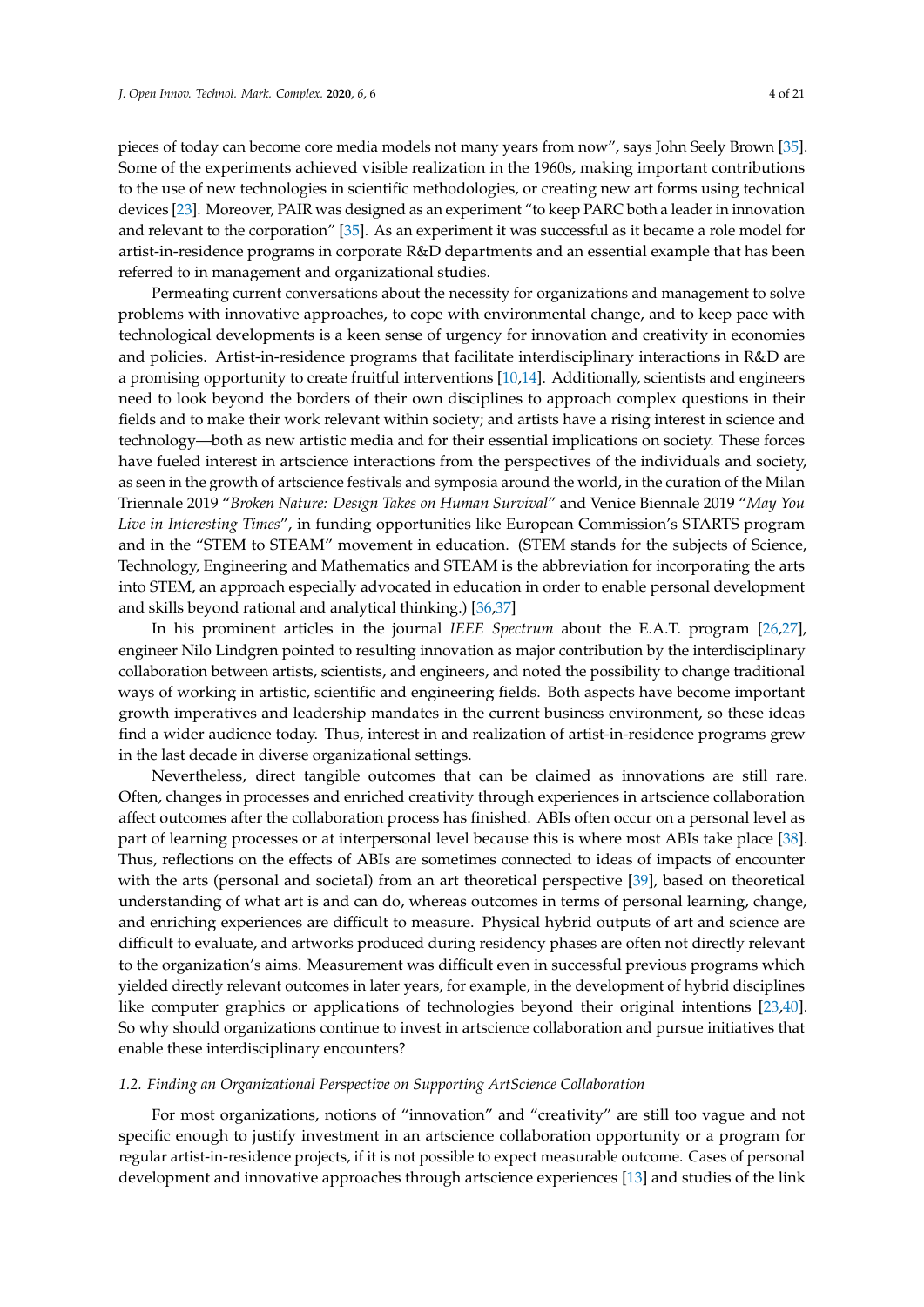between learning in artistic and scientific disciplines and individual creativity [\[41,](#page-17-16)[42\]](#page-17-17) are an important first step, but still leave open questions of relating these effects to the organizational processes and goals. Why is it important to create these opportunities within an organization and what are specific experiences of individuals in artscience collaboration that are valuable for the organization?

Additionally, residency programs must be planned carefully and integrated into the organization so that relevant effects can manifest [\[14\]](#page-16-9). This means that space and activities to reflect and integrate outcomes afterwards need to be guaranteed. Intermediaries like agencies, curators, mediators, and program managers are central to the impact and successful incorporation of an artistic residency in an organization [\[10\]](#page-16-5) and the artscience collaboration process [\[43\]](#page-17-18). Professional consultants can fill this gap, though organizations need to be able to reflect on outcomes to allow potential experiences and learning from the ABI process to be internalized in the organization [\[44\]](#page-17-19).

Drawing from research on artscience collaboration, with its relevance for both artists and scientists, and relating this to organizational needs and goals, especially innovation, will help to take a first step towards a more coherent argument for artscience collaboration in organizations, especially corporates:

- Organizations aim at hiring the best scientists and employees, keeping them motivated and providing them with structures and resources they need to do their job in the best way they can.
- Organizations want to create innovative services and products for their clients and customers, provide them with the best solutions, and make them known to their current and future customers.
- Organizations need to overcome challenges posed by fast-paced technological advances, market shifts and social changes. They need flexibility and agility, and future visions that align with their environment and stakeholders.

Above that, organizations have to cope with internal structures, processes, organizational blindness, change, and cultural issues, which are all aspects ABIs in general can potentially tackle [\[6\]](#page-16-2). How can artscience opportunities as specific form of ABIs be related to these issues?

Starting from experiences in laboratories and one-to-one artscience collaborations, connections will be made between individual learning processes through personal experiences in these opportunities and the organizations' needs shown above. Careful understanding and management of how the openness in artistic and scientific/research processes can be intertwined and harvested within this organizational logic, regardless of immediate tangible outcomes, will help to create impactful artscience opportunities that are relevant for artists, scientists, organizations, and their stakeholders.

#### **2. Approach and Data Base**

The methodological approach to examining connections in the dynamic and open process between artists and scientists (which is designed to create something valuable for both parties in the first place) developed as follows. First, cases of artscience collaborations were researched and analyzed to understand the processes and effects of these interdisciplinary exchanges and their relevance to the participating parties. How did these interactions benefit artists and scientists and their learning processes? What do they see respectively as relevant? Additionally, as most cases take place in organizations, they were asked about their perception of how the program relates to the organization, their work in the organization, and where they encounter difficulties to realize that relevance in the organization. Program managers, curators, and facilitators were interviewed to contribute their experience and their point of view on these processes as well. An overview of the contributions of artscience projects to individual development and organizational transformation gleaned from the interviews will be presented in Section [3.](#page-5-0) These findings will then be discussed in relation to the existing literature on ABIs. Second, therefore, research on ABIs was analyzed towards an understanding of how they in general benefit organizations and what organizational theories were used to identify a better connection between the effects of ABIs and organizational needs, especially within corporations. Artscience collaborations within university settings are not so tightly bound to this kind of organizational logic because the individual benefit to the scientists engaged in artscience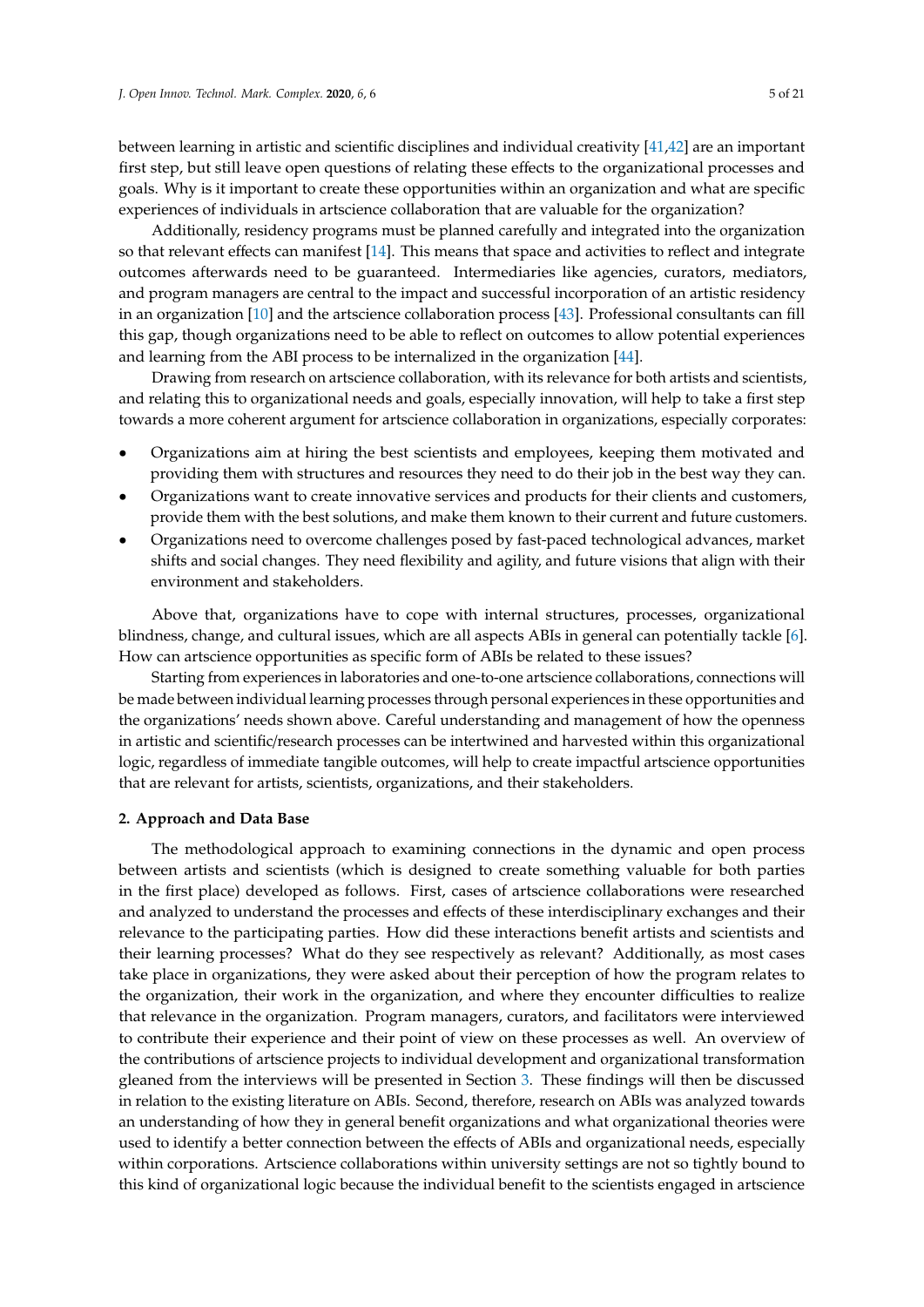collaboration is in many cases more important; and individuals decide differently about engaging in artscience than organizations do. Third, cases of artscience collaboration in organizations were analyzed in order to understand the connection between individual artscience collaboration processes and related organizational benefit. Such analysis has been derived from primary research in this project. In each of these cases interviews were conducted with different parties of the artscience project or program, followed up with official reports and presentations in other media. Five of these cases will be presented as five stories of artscience programs in Section [4](#page-8-0) to impart insights into the model with concrete examples. Bringing all these steps together, a more comprehensive understanding from an organizational perspective will be formed to discuss managerial challenges.

The research into the impact and management of artscience collaboration draws on research Claudia Schnugg has been conducting during the past four years, including participative observation of processes and semi-structured qualitative interviews with artists, scientists, researchers, engineers, and managers (including curators and intermediaries) [\[45\]](#page-17-20), corroborated with BeiBei Song's research and teaching in innovation and leadership, and similar interviews and curation in science and technology art. Schnugg has formally conducted 58 qualitative interviews between October 2016 and April 2018. Forty-seven interviews were digitally recorded and accompanied with handwritten notes, and nine interviews were captured in handwritten notes (further questions during transcription checked with the interviewees for clarification), whereas two interviews took place via email. Hence, two interviews took place in a written form via email, the other 56 interviews took place in person or via teleconference system, and all 58 interviews were followed by thick descriptions of each case. Seventeen interviews took place with artists, 15 with project/program managers and curators, eight with artists experienced in artscience collaboration who later became artscience program managers, and 18 with scientists who experienced collaborations with the artists interviewed or were part of one of the artscience programs. Additional conversations about the experience took place with other contributors to artscience processes observed or managed by the authors which were captured in hand-written notes. Most of the managers, curators, and artists were involved in multiple projects whereas many of the engineers and scientists have experienced only one or two of these processes. From the interviews that represent cases or artist-in-residence programs in organizations, descriptions were written up and checked back with the interview partners. Additionally, Schnugg was following the documents and presentations about the cases and programs to develop a more comprehensive understanding of how the individual stakeholders understand what they are doing and why. The cases and programs cover corporate and scientific organizations, and interviewed individuals come from a diverse background: mostly from Europe and North America, but some also from Australia, Asia, and South America.

The cases discussed by the artists, scientists, and program managers interviewed took place in 18 different programs: at universities, scientific organizations, corporate organizations, and cultural organizations. Most interview partners could report about several artscience experiences with different partners and in diverse formal programs. Only a few of the cases described by one of the artists and two of the scientists did not take place within an artscience program, but were one-time opportunities created by the artist and scientist to collaborate with each other. Most of the cases took place as residencies with a duration of between one and twelve months. Additionally, a few long-term collaborations were created as fellowships for the artist at the laboratory or went on after a first residency phase. This myriad sampling provides a wide range of formats and helps one understand the processes and value-adds of artscience interactions from the diverse and interdisciplinary perspectives involved in such activities. Ongoing discussions of observations and experiences with curators of artscience processes and programs in organizations further stimulate the development of the ideas and interpretation of the material.

# <span id="page-5-0"></span>**3. Value-Added of ArtScience Collaboration from an Organizational Perspective**

Organizational scholars have shown that most effects of ABIs happen on the personal level through personal interaction with art or the artist. Thereby, a series of effects were identified through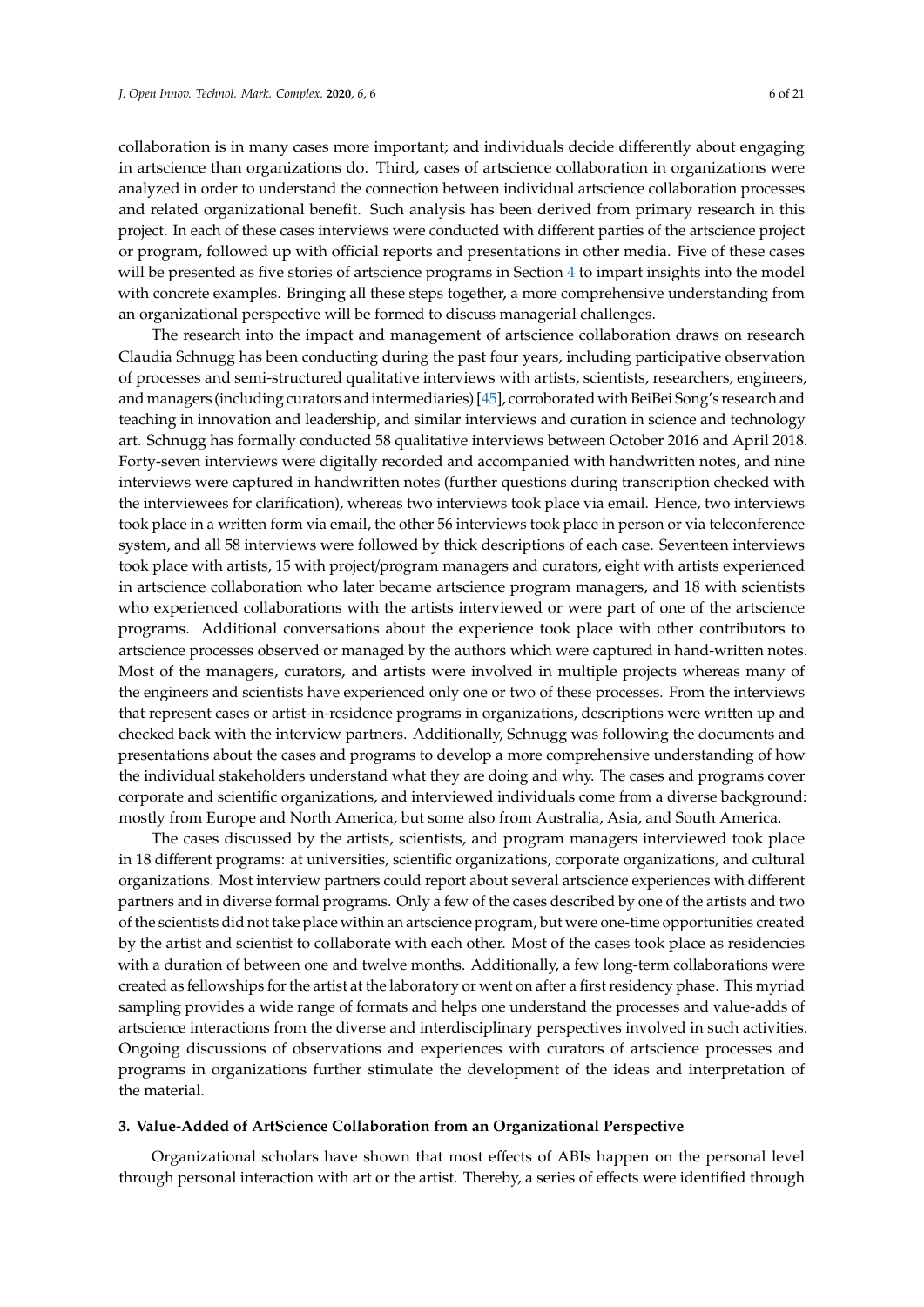meta-analysis of case studies. These effects range from individual learning processes, to heightened communication skills, or new insights. Such effects then can induce changes on the interpersonal level like better communication, addressing conflicts, and sharing values; and even reach the organizational level by impacting organizational visions, change processes, and outreach. Beyond that there are certain organizational goals that can be addressed through ABIs without their effects on an individual level. These can be organizational communication through artworks or artistic contributions that are consultative [\[3](#page-16-17)[–5\]](#page-16-1). As a meta-analysis shows [\[38\]](#page-17-13), previous studies also indicated that arts-based initiatives can have impacts on the organization's surroundings or create and enrich the organization's external relationships.

Thus, starting from the individual level, the analysis of the interviews and cases points to substantial contributions relevant to organizational and managerial discussions [\[45\]](#page-17-20), as well as innovation insights:

# *3.1. Personal*/*Interpersonal Learning and Leadership Development*

- As art approaches topics and projects with processes and skills that are different from scientific disciplinary processes and skills, these collaborations can help contextualize these topics and projects and help scientists and organizational actors to understand their work differently in these contexts (contextualization), which can even induce meaning to their understanding of their work (meaningful work theory);
- The collaboration and interaction of actors from such different fields, disciplines, and environments helps to create new social and organizational networks; transform existing fields into new ones and engage the actors in them; and accumulate new connections, whether tight or loose (strong and weak ties);
- The aesthetic dimension of artscience collaboration can improve communication of concepts, contexts or phenomena through the aesthetic power of art; additionally, the interdisciplinary discourse between artists and scientists helps to build up diverse communication skills and improve personal communication;
- Collaborative processes of artists and scientists as well as artistic and scientific combination or reproductions of ideas can lead to sense-making processes and support sense-giving processes, thus help to understand different perspectives on issues or interpretation possibilities of data through new ways of thinking;
- Artscience collaboration is one form of interdisciplinary collaboration that can contribute to work processes on complex issues, support learning processes to enhance cross-functional collaboration skills and enhance problem-solving processes for complex challenges.

# *3.2. Organizational Learning, Innovation Process, and Cultural Transformation*

- Artscience interactions can constitute liminal spaces for experimentation, serving as a tangible vessel of exploration (Exploitation vs. Exploration concept);
- Such liminal spaces can help induce or realize change, facilitating discovery of possibilities that the company's core business would not have dreamed of;
- They can also be a platform for sensing internal and external innovation opportunities;
- The engagement of artists increases variance and divergent thinking, enhancing ideation quality and problem-solving potential;
- The interaction of art and science allows collaboration partners to experience the other profession's approach and thus tackle dimensions of organizational aesthetics, such as getting in touch with embodied knowledge, internalized work processes, and understanding of materials;
- The artscience process induces or enables change, enhances the creative process and promotes conditions allowing individuals to be more innovative and more resourceful;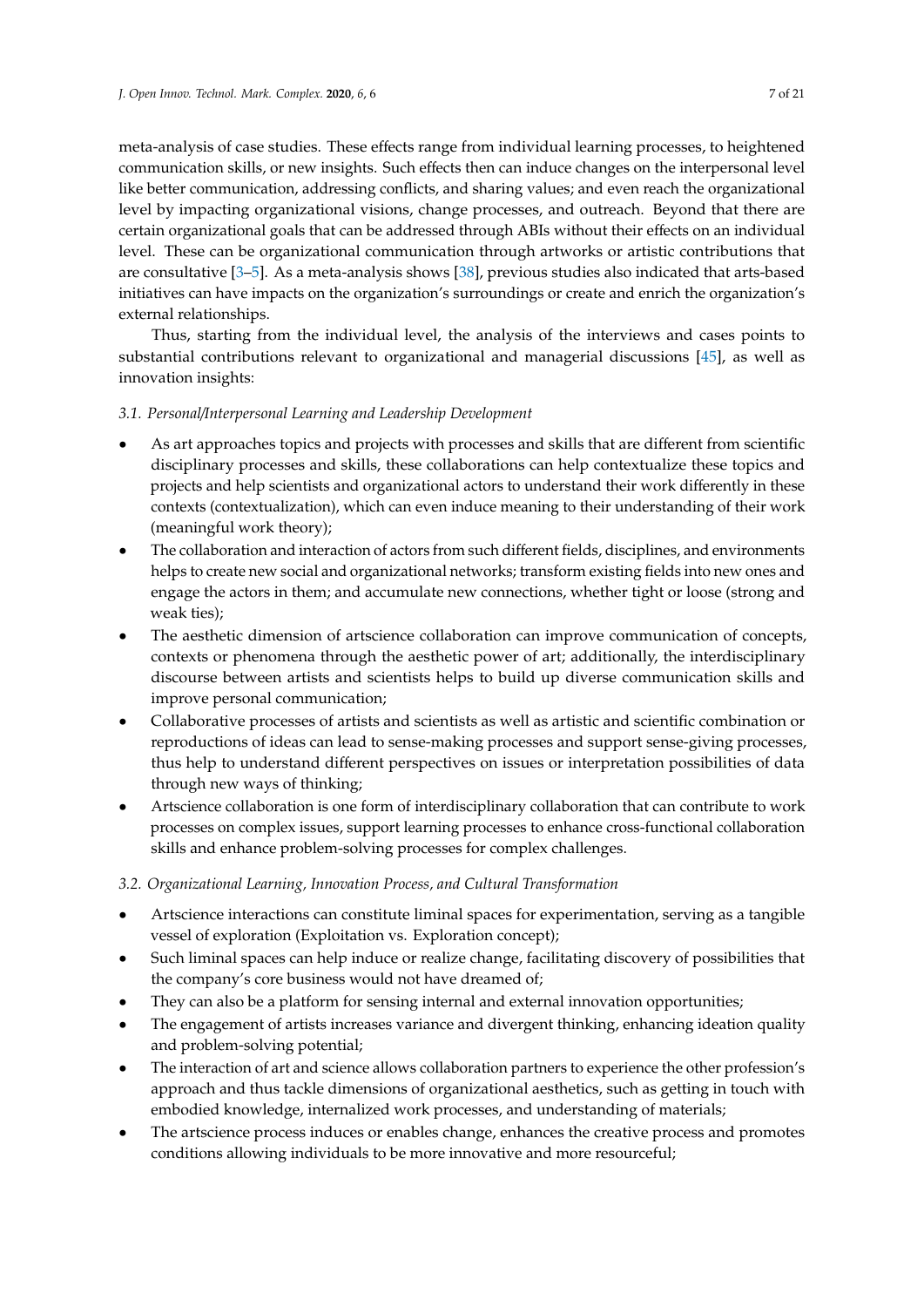- Artscience initiatives can have a signaling effect of the organization's culture, attracting and retaining the best talent and encouraging employees to behave with innovative mindset;
- The individual and interpersonal learning brought about by artscience collaboration may also accumulate to achieve a shared perception of "how we do things around here", gradually changing without top-down mandate.

An interesting insight emerged from the analysis of the interviews and cases. Instead of arguing that artscience collaboration led to an immediate creative outcome, it uncovered its effects of fostering creativity through personal learning, as well as enhancing other individual, interpersonal, and organizational factors [\[45\]](#page-17-20) that are fundamental enablers of creativity [\[46\]](#page-17-21). This points to an important change in understanding the contribution of artscience to organizational innovation and creativity: the immediate outcome of an artscience collaboration—be it an artwork, a hybrid outcome in-between art and science, or an artistic contribution to a research project—is neither the comprehensive nor the fully representative contribution of artscience opportunities to creativity and innovation in an organization.

Similarly, most research into ABIs has pointed towards leadership development as a key effect of ABI investment (e.g., [\[47,](#page-17-22)[48\]](#page-17-23)), with the organizations gaining important skills and abilities to cope with new scenarios and complex situations. More specifically, reflections into theoretical approaches in organizational research regarding ABIs show their effects beyond immediate outcomes. These include the contribution of ABIs in sense-making and mindfulness in organizations [\[8\]](#page-16-3); their contributions to experiencing meaningful work [\[49\]](#page-17-24); their contributions to creative processes and organizational change through liminality and rites of passage [\[50\]](#page-17-25); and their relevance concerning materiality in learning in organizational contexts [\[51\]](#page-18-0), organizational aesthetics [\[52\]](#page-18-1), and embodied cognition [\[53](#page-18-2)[–55\]](#page-18-3). Such literature already reveals the entanglement of effects on individual levels with organizational needs and goals. This indicates the value of the process between artists and organizational members as it makes essential contributions to individual and interpersonal learning, helping staff to cope with organizational challenges, navigate change and achieve organizational goals.

Not surprisingly, these effects are being validated and corroborated by discoveries of neuroscience in the areas of learning, leadership and innovation. For example, psychologists and cognitive scientists uncovering the biological processes of creativity emphasize the importance of "primary process thinking", an unstructured, visual mental activity which can lead to "remote associations" or "long paths of association" by connecting ideas or facts that are not typically related [\[56\]](#page-18-4). Neuroscientists and neuro-leadership scholars have found that sudden insights, which are often the beginning of radical inventions and breakthrough solutions to difficult problems, are more likely to occur when the brain is under certain key conditions: a quiet mind, inward looking, slightly happy, and not focused directly on the problem [\[57–](#page-18-5)[60\]](#page-18-6). Also known as an epiphany or a eureka or "Aha!" moment, an insight can be understood as "a sudden comprehension that solves a problem, reinterprets a situation, explains a joke, or resolves an ambiguous percept" [\[61\]](#page-18-7). By forming and manifesting new combinations of existing memories and data from the non-conscious mind, it emerges quickly into awareness instead of through linear cognitive processing. Engaging with art and learning the artistic process very much lend itself to such uncommon associations and conditions of relaxation, calmness and sensory awareness, which are conducive to creativity, innovation and leadership problem solving even when the individual is not working on a directly-relevant science, engineering or business problem.

In addition, there has been growing recognition of the power of emotions and senses in many aspects of business and organizational life: from product design and consumer purchasing decisions [\[62,](#page-18-8)[63\]](#page-18-9) to social dynamics [\[64\]](#page-18-10) and workplace culture [\[65\]](#page-18-11). The brain's capacity for perception, cognition, creativity, and collaboration decreases under emotional threat [\[66\]](#page-18-12). Practicing direct experience (also known as mindfulness) by being present in the moment and paying close attention to the senses helps regulate emotions [\[67\]](#page-18-13). Art is one of the most effective means to train one's sensory circuitry and emotional intelligence, which contributes to workplace wellbeing internally and bolsters brand loyalty in the marketplace.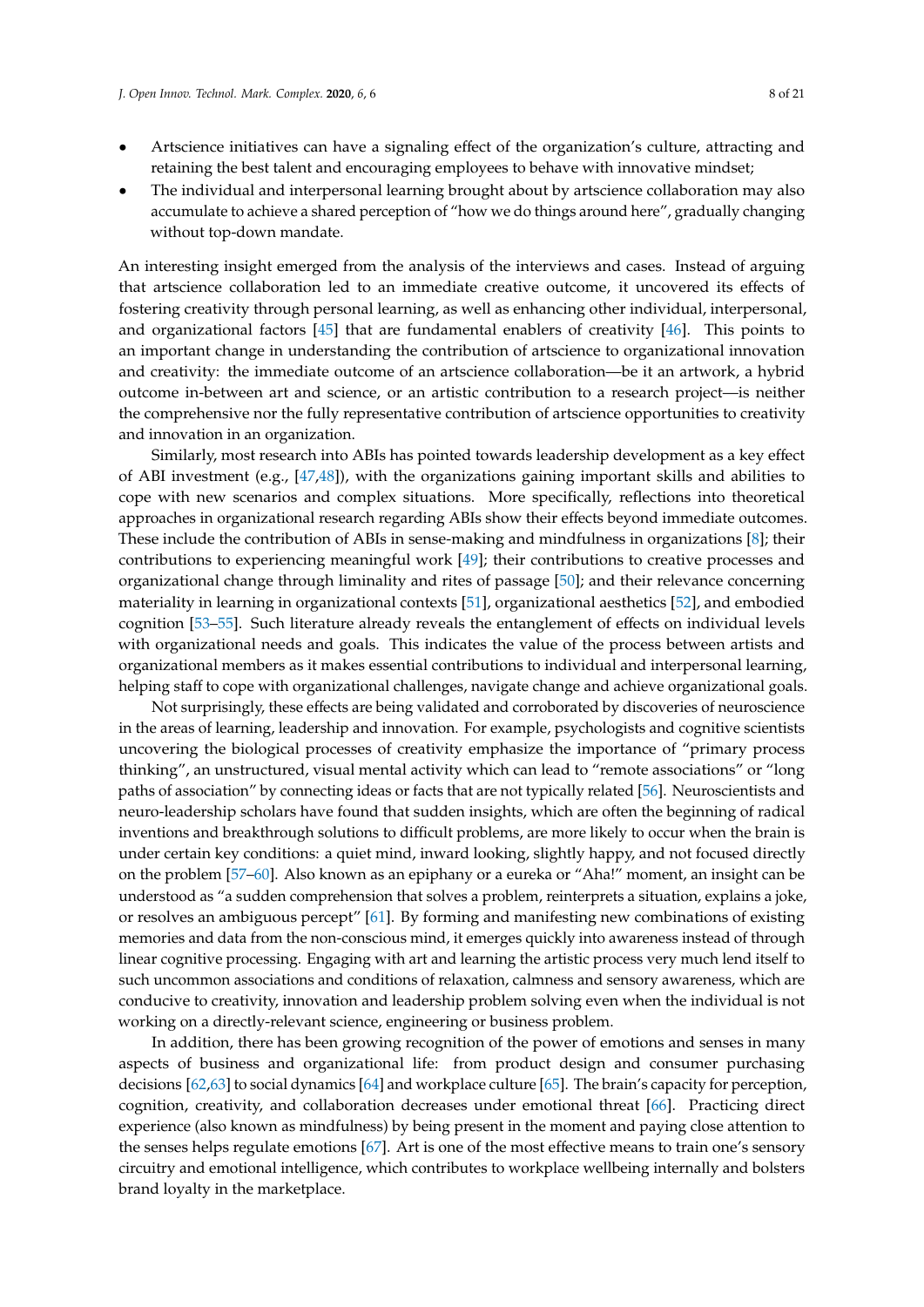New world realities call for a new type of leader—one with a sense of meaning, flexible mindset, and a way of communicating with authenticity. The effects identified above demonstrate the power of ABIs in cultivating such leaders. As these effects and values from ABIs surface in the experience of artscience collaboration in organizations, it is a matter of space, reflection, and integration into the organization during and after the experience [\[44\]](#page-17-19) that relevant outcomes can be harvested. These can range from innovation to organizational culture to the organization's ability to cope with environmental change. Thereby, the individual artscience collaboration process can be as open as needed for the artistic and scientific goals to be pursued, and through careful framing of the format and integration of outcomes and processes in the organizational setting important contributions can be made that go beyond effects on the individual level. The artscience programs shown below are cases where the individual logic of a valuable artscience opportunity is integrated with that of the organizational logic, enabling both to flourish.

# <span id="page-8-0"></span>**4. Five Stories of ArtScience Programs in Organizations**

The following five stories are five examples of the artscience programs investigated via interviews with several participants and parties in the projects, and additional informal conversations with the initiators and heads of the programs. The development of the programs has been followed via media and publications after the interviews. The workshops of the program presented in 4.4. also have been evaluated and participatory observation was made of the first workshop.

# *4.1. Organizational Vision, Experiences, Complementary Thinking Processes, Visionary Approaches to Product Development*

Following the footsteps of the previously mentioned E.A.T. (*Experiments in Art and Technology*) program active in the 1960s and 1970s, the initiative was revived a few years ago [\[68\]](#page-18-14). Drawing on the rich experience of Bell Labs in the 1960s, it was immediately understood that the contribution of such a program lies beyond direct outcomes of the residencies in terms of artworks or research projects, but in experiences, new perspectives, and the way artists explore ideas and address issues of contemporary society [\[69\]](#page-18-15). Additionally, innovative or hybrid outcomes of such collaborations could become valuable only retrospectively. The head of this revived and re-designed residency program Domhnaill Hernon points out that the program is valuable for Bell Labs because artists have a special ability to make theoretical approaches and ideas observable and put them into expressive forms. This contributes to one of the organization's goals to create a new language that allows for sharing emotions. The artistic practice and artistic research process enable new ways to explore relevant research questions and to create a dialogue within the organization and with the researchers and engineers. The focus of the program is on long-term collaboration and interaction. Residency artists are invited to spend a collaborative phase at Bell Labs for twelve months, which can be extended through a commissioned realization of a proposed artwork/project afterwards.

With awareness of this potential, the E.A.T. program additionally finds an important angle to connect it with their organizational vision. Art creates experiences, is entangled with aesthetics, employs different sensory impressions, and—bringing relevance to business—reflects a human-centered perspective on technology, society, and culture. Thus, Domhnaill Hernon [\[70\]](#page-18-16) credits E.A.T. program's essential contribution to Nokia Bell Labs with the artists' ability to bring the "human component" into the development of technology. It is important to them not only to develop technology for engineering questions, but also to create technology that is relevant for humans and society to express themselves and experience communication as humans.

# *4.2. Innovation, Creativity, Creative Processes, New Perspectives, Motivation, Exploration of Needs of Future Stakeholders*

Noah Weinstein founded the artist-in-residence program at Autodesk in 2012. Named *Pier 9 Artist-in-Residence Program* [\[71\]](#page-18-17), it hosted (growing) cohorts of over fifteen residency artists and other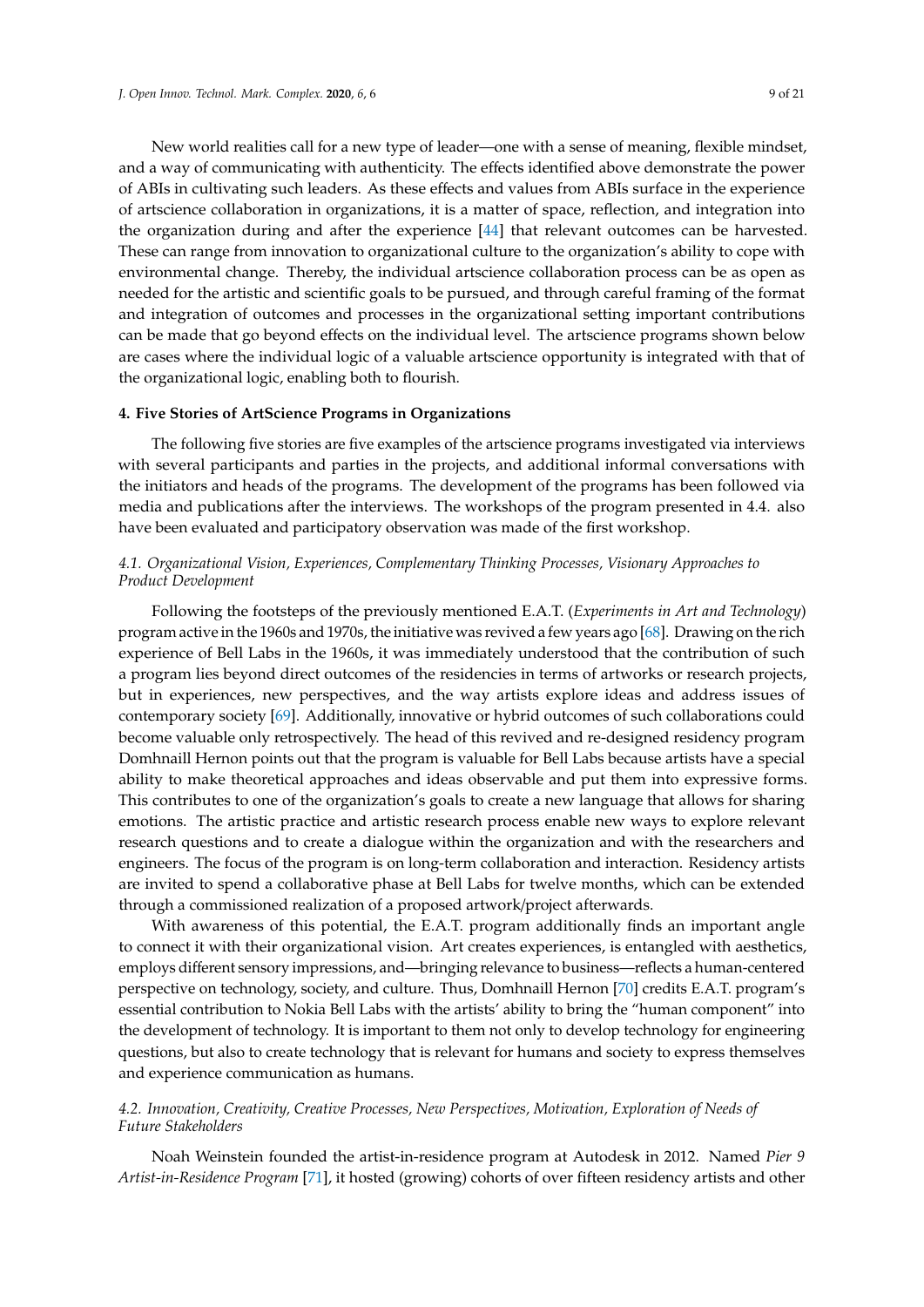creatives, each for four months. The invited artists-in-residence (anyone who has a creative practice to their work) got access and training to use the Pier 9 workshop and were supported in handling Autodesk technologies. As Noah Weinstein explained, the residency was designed as a place for creative and experimental exchange. The idea was to bring together different creative practices and perspectives on projects and technologies, and to create an exchange between the creatives and Autodesk employees. The process was very free, and the artworks produced at the end were presented in a final art show at Pier 9 and as "Instructables" [\[72\]](#page-18-18)—open access instructions on their webpage to reproduce them.

In this process, artists-in-residence got opportunities to exchange their ideas and work practices with each other and with employees. They were guided by employees to work with the hardware and software at Autodesk to explore their limits, re-arrange functionalities, and alter technologies to reach the artistic goal. The experience of creative processes and artistic perspectives, the collaboration to reach an artistic goal and the creation of an explorative space all worked together to produce new experiences, motivate, inspire curiosity and stimulate enthusiasm, which in the end led to creative processes and innovation [\[73\]](#page-18-19). This would leave the tangible outcome of the program as art—which was also important for the artists—while enhancing the work process and boosting motivation of the employees, which could result in innovation. There could be other unexpected benefits too, like new directions in the security department [\[45\]](#page-17-20). Although this was a successful concept, there was also an interest in the company to test a new approach to create technologically or industrially relevant outcomes. In 2018, the artist-in-residence program was changed to an innovator-in-residence program that would more directly produce innovative outcomes [\[73\]](#page-18-19). The new program invites thought leaders and a diverse group of innovators to use the facilities [\[74\]](#page-18-20). The explorative space is still provided, but innovators, start-ups, and private research groups are invited to explore their ideas.

## *4.3. Social Environment, Organizational Goals, Future Vision, and Experimentation*

The *Ginkgo Creative Residency* [\[75\]](#page-18-21) at Ginkgo Bioworks was created by biodesigner Natsai Audrey Chieza, founder of Faber Futures [\[76\]](#page-18-22), and scientist and communicator Christina Agapakis at Ginkgo Bioworks. The residency program offers a fully funded three-month residency (the artist/designer/creator is at a position on the same level as the scientists, including pay) and aims at addressing common goals and visions of Ginkgo Bioworks in collaboration with resident artists: explore "innovative ways to design with biology" and "the potential and implications of synthetic biology" [\[77\]](#page-19-0). The residencies are offered to engage people in interdisciplinary collaboration to push the frontier of the field and apply critical thinking to design-driven problem solving. Thereby innovation is not expected as direct outcome but rather as collateral benefit through joint experimentation and exploration of the field and through creation of new experiences with new perspectives and processes. Additionally, the founders of the residency program point to the opportunity these projects provide to communicate with a wider audience about a broadly unknown field of research and development, to start a dialogue, and to educate and engage them. They feel this conversation with the audience, which goes beyond traditional campaigning, is necessary due to the newness of this scientific and business field.

# *4.4. Visions for Communication, Exchange with Society and Next Generation, Contextualization*

The STEAM Imaging project created by Bianka Hofmann in collaboration with her colleagues at Fraunhofer MEVIS in 2017 [\[78\]](#page-19-1), which will be hosted again by the Institute for Digital Medicine Fraunhofer MEVIS in 2019 [\[79\]](#page-19-2), has been smartly integrated into the science communication of the organization by going beyond superficial ideas of communicating through art. It starts with an exchange between the artist, the scientists and staff at the organization. The artist will get into a dialogue with the scientists and staff to produce an artwork tackling research. In this process, interesting spaces for discussing research, its context, ethics, and possible implications can open up. Additionally, the outcome and the collaboration with the artist are cleverly interwoven with communication strategies and educational initiatives for high school students. As Hofmann [\[80\]](#page-19-3)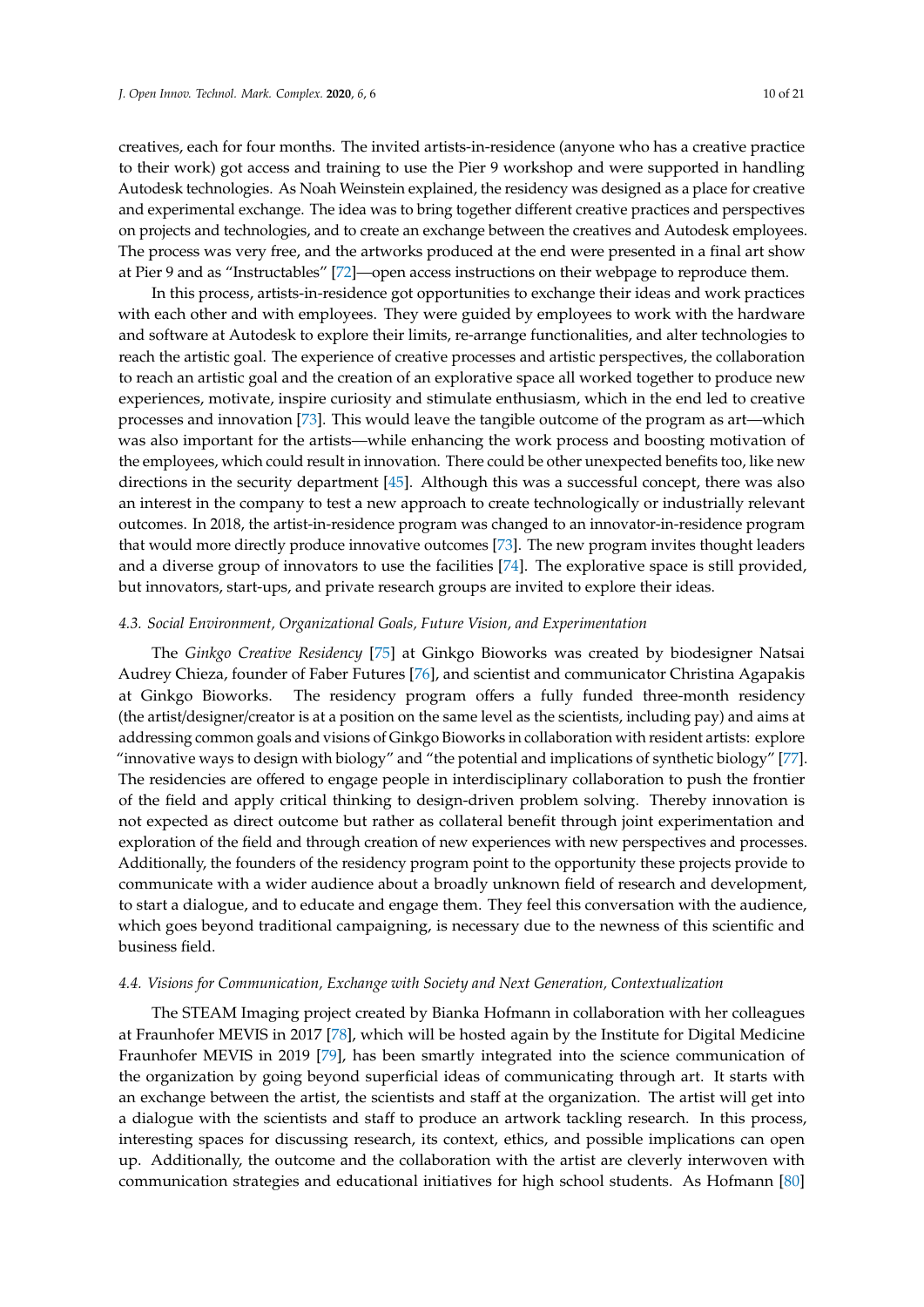describes, the cutting-edge research and technology the organization is working with needs new models of communication to be discussed outside the research community and understood in a broader society. Contextualization through artscience projects provides an opportunity to discuss with new audiences and create scenarios involving the research to which the audiences can relate.

The interdisciplinary artscience workshops for school students aged between 12 and 15 years old are part of an initiative by Fraunhofer called "Talent School" and based on software and research at the Institute for Digital Medicine Fraunhofer MEVIS. The workshops are developed and realized in collaboration with the incoming artist. They aim to create an understanding of the interplay of disciplines in medical scientific research, including aesthetic dimensions. Above fostering their talents and interests through this experience, these workshops should create a contextual understanding of the science and technological investigation being done and enable an "intergenerational dialogue" [\[80,](#page-19-3)[81\]](#page-19-4). Through both the workshop and the residency, which includes the production of an artwork, spaces for exchange, exploration and new perspectives are opened in which experts, artists and stakeholders are invited to discuss and engage. These stakeholders are the broader audience and school students representing the next generation.

#### *4.5. Organizational Culture, Human Resources, and Organizational Mission*

The residency program for artists and designers at the private Earth imaging company Planet Labs [\[82\]](#page-19-5) was initiated and managed for five years (until 2018) by artist Forest Stearns. Artists are invited to spend three months at the organization. They define their interest within the organization and develop an artistic project within their residency phase, guided by the residency manager. The potential of humanizing the organization's scientific vision and the motivational effects on employees are central to this program. The effects on the organizational culture, which encourages employees to think beyond disciplinary borders (or the limits of a given project) and to approach topics in a more open manner, are key reasons of keeping the program going.

Forest Stearns further explains the effects of the artist-in-residence program he experienced in his time as residency manager, on hiring, inclusion, and employee retention [\[45\]](#page-17-20). One major observation was that organizations are in competition with each other to employ the best scientists and engineers. The artist-in-residence program in the free and explorative way as it is advertised, has been named by a number of scientists and engineers as one of the reasons that they applied for a position in this specific company—the support for artistic expression and projects is a sign for a certain open culture in the organization, which hopefully also allows scientists and engineers to express innovative thoughts and to realize some of their approaches based on out-of-the-box thinking. Additionally, inviting artists with residency opportunities has been experienced as catalyst for cultural inclusion. The notion of inclusion has become more tangible within the organizational culture, as new personalities and artistic expressions are always experienced and included in the organizational life. Lastly, Forest Stearns found that the artist-in-residence program contributed to employee retention, even for employees who do not actively collaborate with incoming artists. The experience of the art and conversations about the projects can contribute to relaxation and delight breaks.

#### <span id="page-10-0"></span>**5. Implications for Organizational ArtScience Initiatives and Managerial Challenges**

Investigation into the individual processes of collaborative artscience projects and the stories about artscience programs in organizations reflect general findings of research on ABIs in organizations: that the interaction happens mainly on the personal and interpersonal levels [\[3\]](#page-16-17). This is the level where most effects have been found. These effects of the interaction between incoming artists and employees in the organization can be understood from multiple theoretical perspectives relevant to organizational culture, human resource development, innovation and creativity, strategic development, products, and vision [\[4\]](#page-16-18). For example, seeing organizations as a set of practices [\[83\]](#page-19-6) can help to understand the contributions of individual learning and interpersonal experiences in artscience collaboration to organizational needs.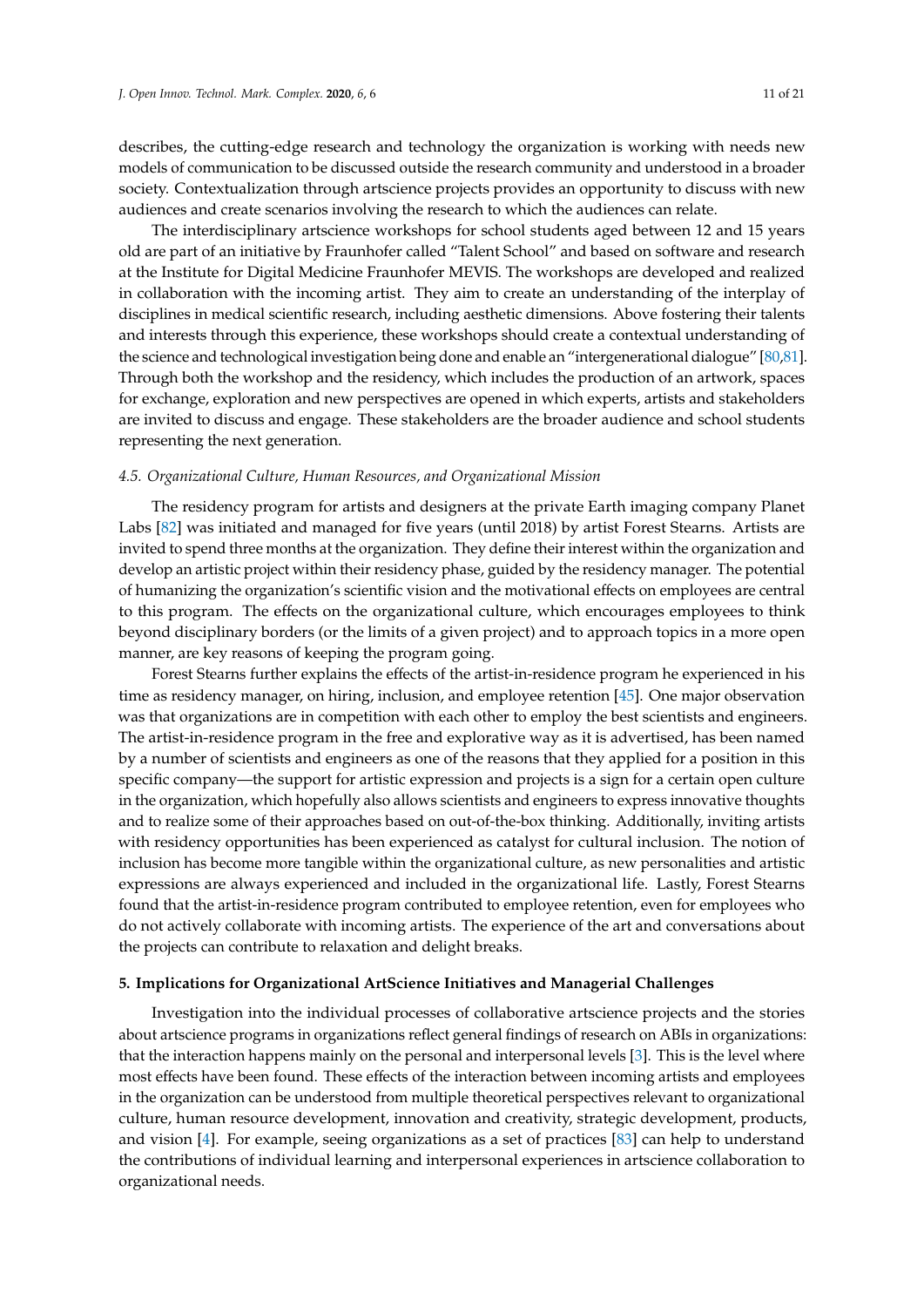More specific research on creativity and artist-in-residence program has shown that creativity does not spread by only inviting artists into an organization, and that there has to be space for interaction and exchange [\[84\]](#page-19-7). Creative ideas and innovation, even completely unexpected output, can emerge from the collaborative process that is based on interaction where "everyone contributes from their perspective and experiences" [\[85\]](#page-19-8). The artist's perspective and experiences bring a new point of view into the discussion within an organization, whereas the employees' experiences and perspectives can be fresh and inspiring to the artist. Such artscience initiatives barely deliver final answers or definite solutions to problems, but can open up new opportunities, ask different questions, point to new ways, engage different groups in a new way, and add to personal learning.

Sometimes outcomes directly stem from these interactions, especially when they are set up as problem-solving opportunities, but in most cases the effects of the learning processes on the development of current or future projects of the scientist, the artist, or in the organization can mainly be identified retrospectively. Already Latham argued for system thinking to understand the opportunities for development artist-in-residence programs generate [\[24\]](#page-17-0); and organizational theorists point out that systemic perspectives also allow for better understanding of artistic contributions and effects of engagement with art in organizations [\[86\]](#page-19-9). Nevertheless, engagement in terms of reflection on the experience after the artscience interaction ended, integration of the effects in work processes and possible projects inspired by it is essential to allow for sustainable contributions [\[44\]](#page-17-19). This largely depends on how leadership supports the learning processes and integration of effects [\[38\]](#page-17-13). The cases also show that the effects on the individual level need to be related to organizational goals and communicated through managerial arguments to give them space to grow. It is part of leadership and management responsibilities to understand and integrate the process and effects of artscience opportunities on the individual level with organizational needs and goals.

Leadership and management also must be able to communicate the value of the contribution beyond physical or tangible outcomes. Although it is difficult to measure a direct connection between the employees' experience and their future work processes, project ideas, or enhanced ability to deal with complex issues, mechanisms can be put in place to facilitate, document and track their reflections and manifested changes. Such mechanisms not only deepen individual learning, but also encourage connection with and reinforcement of organizational needs and goals. They facilitate attention to and broader understanding of the transformation initiated through ABIs and thus make their impact explicit. A question frequently asked of artscience programs and ABIs in general are their "ROI" (Return on Investment). In addition to whatever quantitative return that may be appropriate depending on the nature and objectives of the program, qualitative return should be considered and asserted. As the corporate world becomes more conscious of its social and environmental responsibilities in addition to profit-making, and frameworks such as "Triple Bottom Line" gain acceptance, measuring a firm's impact on People and the Planet in addition to its Profit, efforts can be made to map the ROI of artscience programs and ABIs to broader bottom-line evaluations.

The creation of successful artscience programs that are also perceived as such internally in the organization is an intimate process depending on the organizational culture, goals, research, and structures (including available facilities). Thus, intense planning, curation, and facilitation are essential for the success of the program  $[10,45]$  $[10,45]$ . This comprises definition of the goal of the artscience program, design of its formats, integration and reflection within the organization, space for employees to engage, communication strategies, selection of the artists, and careful curation of the process. Programs with limited space, resources, and engagement opportunities do not satisfy expectations nor do they contribute much to personal learning, or appreciation of the initiative through participating individuals. Therefore, managers have to understand the specificity and context of their organization—there is no one best way [\[87\]](#page-19-10)—and understand what the positive notion of collaboration means: "a process of shared decision making in which all parties" take part voluntarily, constructively explore differences, commit to the process, and "develop a joint strategy for action" [\[88\]](#page-19-11). Managers also need to be aware of responsibilities and hierarchies within the organization and help the collaborators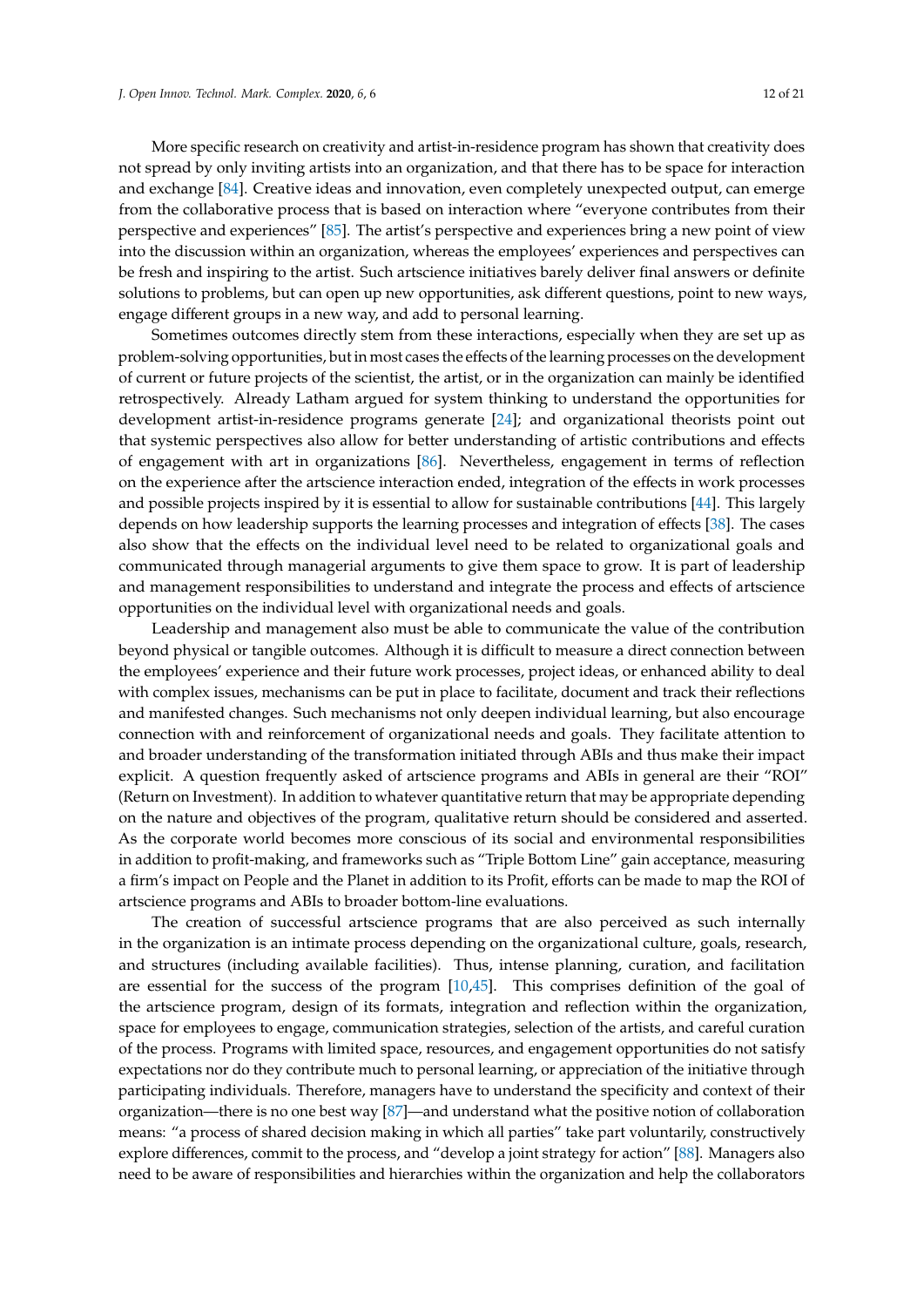to overcome possible structural issues, because trust and the ability to stay true to one's personal perspective on the topic are essential.

Diverse approaches are possible for creating artscience interactions in organizations: artist-in-residence programs, artists as part of the project team or laboratory, long-term one-to-one artscience relationships, short-term collaborations, or even single encounters as quick exchange and input. Artist-in-residence programs can be targeted towards artists who are interested in the organization and its goals as such, in specific R&D projects, in specific department of the organization, or in a team, lab or as one-to-one collaboration. Other opportunities can be fellowships and visiting artist (like visiting researcher) positions. Most important before creating opportunities is to think about the levels on which the contribution of the artscience collaboration should take place. Finesse in the selection and combination of people, themes, projects and relationships is important.

Since artscience collaboration in the organizational setting, and even ABIs in general, are still on the fringe of management practice, such programs often exist in a precarious position. Some of them rely on the backing of an executive leader who intuitively appreciates the value of art, but are subject to cancellation when a more linear, analytical leadership takes over. Some managers may find it difficult to make a business case for such investment, even if they personally would like such a program. When economy goes into a down cycle, programs of this kind are also likely to be the first ones to be cut. This is not necessarily unique to artscience or other ABIs—any "non-core" activities, especially future-oriented with no immediate outcomes, are likely to encounter resistance and receive the "axe" upon the first sign of economy softening. When the approach is novel, its advocate also shoulders more career risk. The better known and more widely adopted the practice, the less risk it poses to the internal champion, and the more it can be institutionalized as an integral activity of the organization. To achieve this, it helps to redefine objectives of such investment and evaluation criteria of its "returns", in light of the findings and insights from our research.

#### **6. Further Research and Future Directions**

More targeted research into organizations with artscience programs and long-term developments associated with these initiatives will be necessary to better uncover how connections between artscience programs and organizational needs and goals can be created and manifested, so that such initiatives can gain more legitimacy and strategies as follow-up to ABIs can be devised. Research into the relevance of artscience programs for change or development of organizational culture will help to create in-depth understanding of how these programs are perceived and how they can create an atmosphere of openness or contribute to employee retention as described by researchers and program managers in the interviews. We also believe there are many opportunities for artscience programs to evolve and further develop their potentials, by connecting and interacting with adjacent movements in academic, business and social arenas, for synergistic growth.

## *6.1. Longitudinal Studies across Disciplines*

Based on the initial research on connections between artscience collaboration and creativity, personal learning, social networks, and other effects on the individual level, it will be important to follow artscience initiatives in long-term studies to better elaborate on their connection to innovation and heightened creativity. This will also help to design better organizational structures to integrate these effects and allow for future creative processes.

Historical cases that spawned new fields in art, science and technology, or contributed essentially to the development of hybrid fields, will be helpful to understand the potential of outcomes which are not immediately perceived as tangible innovations. These include the invention of linear perspectives in painting during the Renaissance which fundamentally reoriented Western society from God-centered, dualistic, and medieval worldview to spatial, materialistic realism, and influenced the rise of modern science [\[89\]](#page-19-12); Joseph Beuys' Social Sculpture and art-driven transformation approach which anticipated today's open social innovation [\[90\]](#page-19-13); the countercultural ideals and bohemian spirit of the San Francisco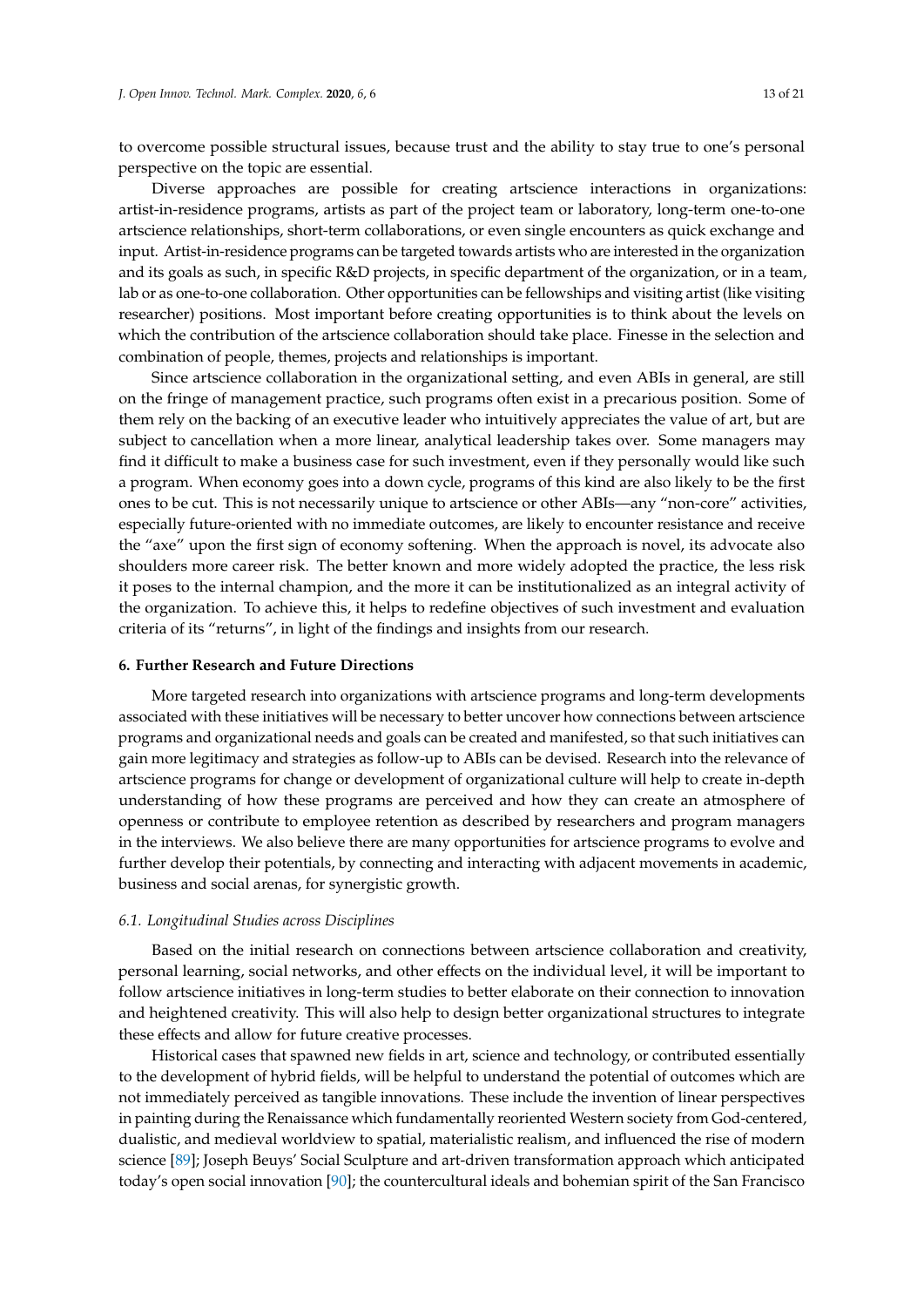Bay Area which gave rise to Silicon Valley's personal computer revolution [\[91\]](#page-19-14); and the art project Piazza Virtuale by Van Gogh TV presented at Documenta in 1992, an interactive platform for TV audience, that anticipated forms of interaction on social media platforms [\[92\]](#page-19-15). There were, of course, contributions to the emergence of computer graphics and the use of computers in the production of art, sound, and performances that started in connection with experimentations in the 1960s [\[21](#page-16-14)[,23\]](#page-16-16). Ideas stemming from these interactions often need further elaboration and contextualization to demonstrate their contribution. This is an area where art historians, science historians, and business scholars can collide knowledge and investigation, breaking out of their disciplinary silos. When art historians alone study the impact of certain art movements or phenomena on society and commerce, they may have limited reach outside their very specific community. Moreover, their specific perspective, knowledge base and data lead to research questions that lie within their field, not pushing them to detect and articulate hidden connections and gradual effects outside their realm. Combining perspectives from art, science and economics history may yield interesting discoveries, connecting dots, uncovering lineage and revealing patterns of contribution art makes to scientific, technological and commercial advances that will be heard by these different communities.

Artscience organizations active since the emergence of the modern artscience movement in the latter half of the 20th century have had a few decades of experience. A conscious effort can be made to reflect upon their journey, compile stories of cross-fertilization, and evaluate and publicize their impact on society and business. If such a study is difficult due to inadequate archiving, lack of continuity and knowledge transfer among staff, or funding constraints, new initiatives such as STARTS have the benefit of hindsight and opportunity to build in such mechanisms from the beginning, with a set of criteria and measurements appropriate for their mission, periodically reviewed and updated to reflect new realities and ambitions.

## *6.2. Exploration of the "Third Culture"*

Additionally, there needs to be further research contextualizing hybrid outcomes of artscience collaboration and spaces to present and discuss them. Artscience collaboration potentially spurs interpersonal learning, overcoming cognitive biases and social dynamics (as shown exemplary above), as the process involves meeting of individuals from different backgrounds with different work processes, skills and perspectives. This meeting generates hybrid outcomes. It also leads to the development of a "third culture" [\[93\]](#page-19-16), where natural sciences and literary intellect meet, that allows for more fluid exchange between the scientific disciplines and art, and creates new spaces both groups can occupy, where artscience practitioners work towards [\[94](#page-19-17)[,95\]](#page-19-18). But how does this relate to specific disciplines and their peculiarities within society and organizations? Whereas artists can play with fiction and challenge existing boundaries, scientists are bound to talk about facts and figures [\[96\]](#page-19-19). How would such a development of a third culture expand into organizations and affect their processes and structures? Or would such a third culture help them to better communicate new fields of activities like synthetic biology, or make them more adaptable in coping with technological advances and digitization?

# *6.3. Implications of "Exponential Technologies"*

As artscience collaboration is connected to the latest developments in science and technology, with their contributions to and potential pitfalls in society, economy, and industrial practices, another important research question is to look at how artscience collaboration can help organizations navigate changes and issues stemming from these developments: automation, digitization, replacement of traditional products, professions, and new ways of working. Conversely, exponential technologies such as Internet of Things (IoT), artificial intelligence (AI), machine/deep learning (ML/DL), virtual/augmented/mixed reality (VR/AR/XR), 3D printing, blockchain and crypto currencies may have implications on artscience collaboration itself: both as content to reflect on, and as adoption in its own structure. Such technologies and digitization in general are shrinking or distorting time scales on many levels, from product lifecycle to the spread of political/social movements. Can exponential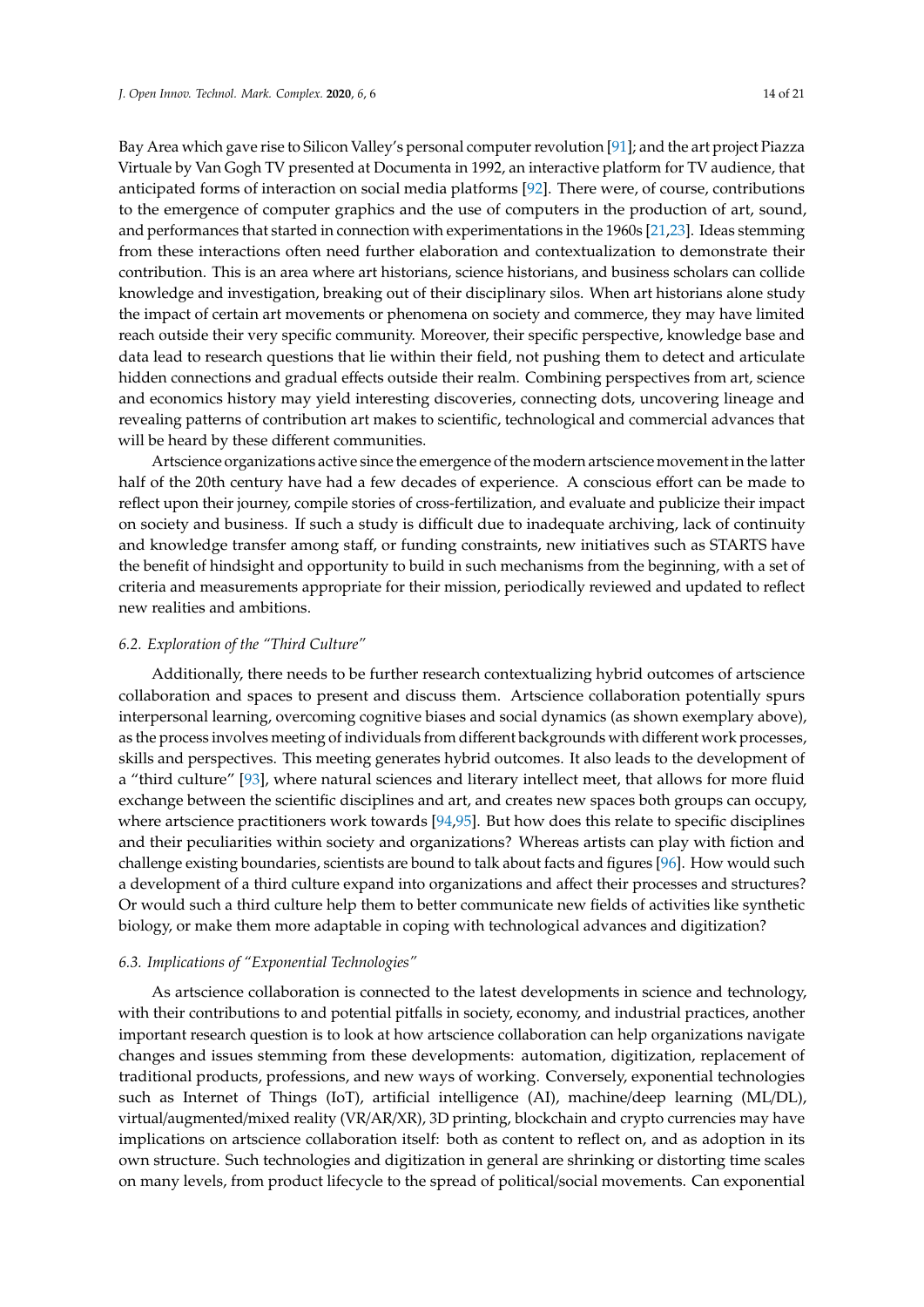technologies be leveraged to create new operating models for artscience programs and ABIs? Will they potentially shorten the long-term time horizon henceforth required for artscience effects to manifest? Can they be harnessed to develop new ROI business models capturing the value of arts?

#### *6.4. New Value Propositions*

New social and market forces are both demanding as well as providing opportunities for new value propositions of artscience programs. ABIs from the 1960s already had specific goals such as process insights, artistic exploration of industries, contribution to artworks employing new media, and cross-disciplinary exploration of new technological developments. However, due to difficulties of articulating effects, determining impact or categorizing the outcomes, their value was not fully realized. Recent artscience programs and ABIs can draw upon advances in organization studies, media art in society, and art history to become more impactful and to better articulate the impact. A comparative study between these previous and more recent ABIs, along with exploration of adjacent disciplines and related movements, could reveal how they can be improved in the future to broaden and deepen their added value. Here are but a few promising areas:

*Strategic di*ff*erentiation*. As the marketplace becomes increasingly crowded, and supply exceeds demand in many industries, traditional competition-based strategies are no longer effective for sustainable growth. Businesses need to learn to stake out unexplored, "uncontested market space and make the competition irrelevant" [\[97\]](#page-19-20). Art, in its essence, finds "differences among things that are similar" [\[98\]](#page-19-21). How can its power to create experiences that are unique, exceptional and meaningful be channeled into business strategies? This is an opportunity for new perspectives—like artistic ones—to contribute to broader developments.

*Human connection*. One major difference art makes is human emotional connection. Consumers today expect more than utility from their purchases. Products and experiences that evoke wonder, joy, hope, and happiness, or help personal expression, can connect with consumers on a deeper level and command a premium. This is especially pronounced with the millennial generation, about to enter its prime spending years, who values experience more than physical possessions. The "human component" articulated by Domhnaill Hernon underlying Nokia Bell Lab's E.A.T. program is relevant to many other companies and industries.

*Higher purpose*. Keenly aware of the challenges the world faces, due in part to industrial damages and corporate greed, many consumers and young employees alike want to hold companies accountable to their business practices affecting all stakeholders as well as the Planet. Big business is also recognizing that "pursuing shareholder value is no longer enough" [\[88\]](#page-19-11). Despite skepticism and challenges in measurement and implementation, frameworks such as Triple Bottom Line (TBL) mentioned above are making inroads among organizations. Environmental, social and governance (ESG) criteria are used in more and more financial investment decisions by asset managers [\[88\]](#page-19-11). A new concept takes TBL even further, to Quadruple Bottom Line, adding humanistic values such as spirituality, ethics, purpose, and culture [\[99,](#page-19-22)[100\]](#page-19-23) as a fourth factor to an organization's reason of being. Art has unique roles to play across all these value domains, but probably the strongest in the fourth bottom line.

*Innovation Paradigms*. As engagement of artists brings new perspectives and increases variance and divergent thinking, enhancing ideation quality and problem-solving potential, artscience programs can be embedded in the myriad forms of corporate innovation programs beyond traditional R&D labs. An especially natural fit may be the open innovation paradigm, "a distributed innovation process based on purposively managed knowledge flows across organizational boundaries" [\[101\]](#page-19-24), which may involve both the firm's internal ideas as well as externally sourced views from creative consumers [\[102\]](#page-19-25) and communities of user innovators [\[103\]](#page-19-26). Here, the value of artscience collaboration can presumably be more easily understood and justified.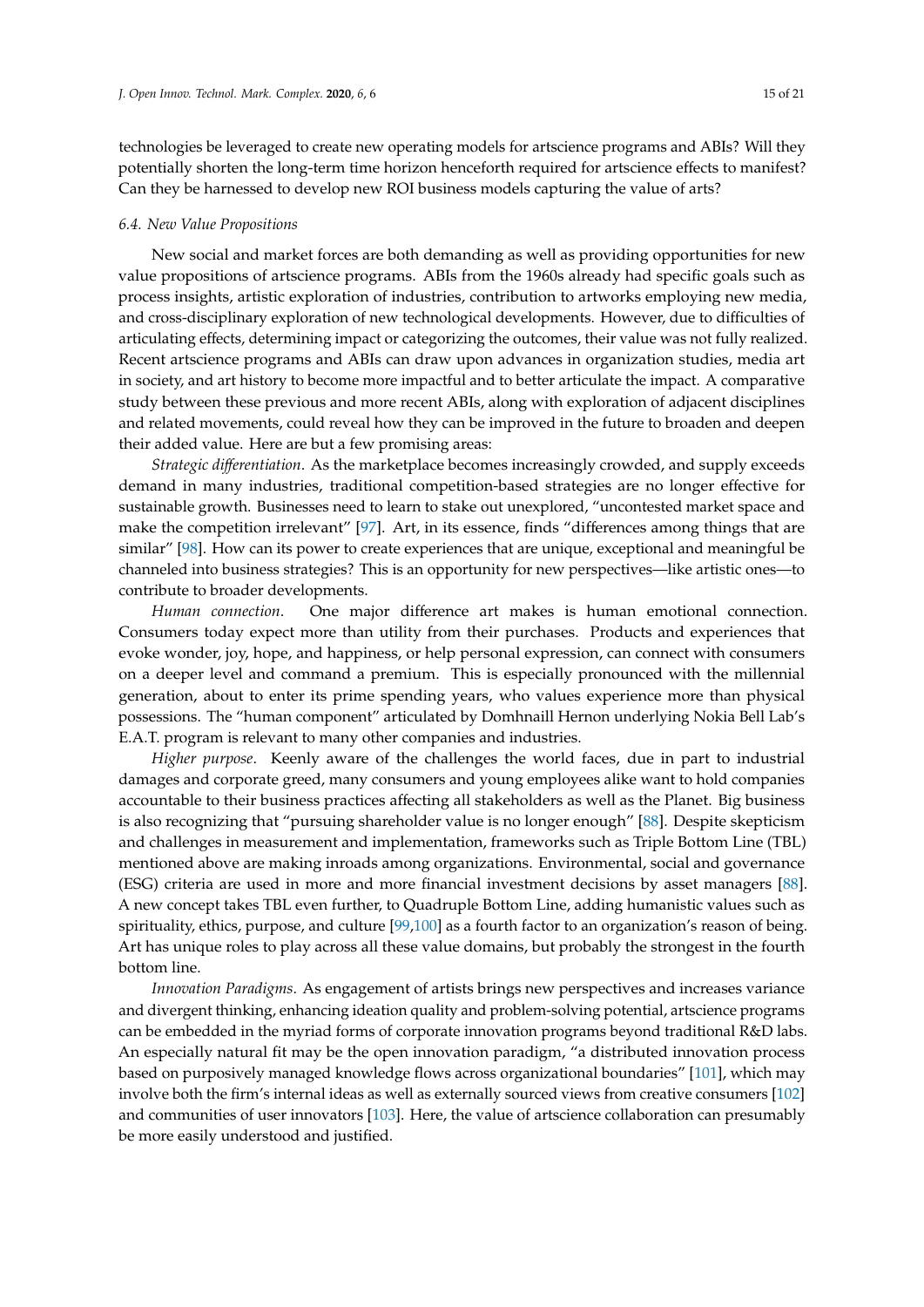## *6.5. Collaboration with Neuro-Leadership, Neuro-Aesthetics, and Other Neuroscience-Applied Fields*

In addition to the aforementioned development in neuro-leadership, neuro-aesthetics as a relatively recent sub-discipline of empirical aesthetics is attracting increasing international interest, including in the artscience community. Neuro-aesthetics studies "the neural bases for the contemplation and creation of a work of art" [\[104\]](#page-20-0), understanding and explaining the aesthetic experiences and sensory knowledge using neuroscience. These neuro-related fields and organizational aesthetics each emerged one or two decades ago but have not interacted much with each other. Bringing them together presents a fertile ground for the development of each—art creates, cultivates or facilitates the aesthetic experience; whereas neuroscience analyzes and measures such experience. Despite its currently somewhat narrow approach reducing aesthetic experience to a set of physical or neurological laws [\[105\]](#page-20-1), neuro-aesthetics may help validate artscience collaboration and ABIs with measurements and data, shedding more light on their connection with outcomes relevant to the organization.

## *6.6. The STEAM Movement*

Lastly, STEM to STEAM is currently an important discussion in the world of education. How does this movement relate to managerial challenges and organizational strategies in their R&D departments, human resource development, and artscience programs? Might it lead to a new kind of incubator, either university-initiated, independently operated or corporate-affiliated, as a new innovation engine, with interdisciplinary creativity in its DNA? Are there any such platforms already in existence? Might it be integrated and streamlined with artscience programs? How might educational institutions proactively help shape the future of work, rather than merely react to employers' current needs? What are the implications to organizational learning and development, when a new breed of talents educated the STEAM way, which is better suited for tackling complex issues organizations face, enters the workforce? What new thinking will be needed from a human resources perspective, on their hiring, training, and retention? How might organizations redesign their structure to both take advantage of the well-rounded skills of these new talents and cater to their development? These questions may lead to interesting discoveries and potential new opportunities for artscience collaboration.

## <span id="page-15-0"></span>**7. Conclusions**

Artscience collaboration programs in organizations as a specific form of ABIs show a lot of potential on the individual level and on the interpersonal level. Depending on their design, they can additionally contribute to organizational goals and needs in various ways. Nevertheless, it is difficult to measure outcomes directly and long-term effects are difficult to determine or foresee. Thus, artscience collaboration programs are not standardized management tools; they have to be developed and realized carefully depending on the organizational culture, context, and needs. Additionally, as individuals only engage in artscience collaboration if they are interested, artists and scientists need to be motivated and understand the value for their personal development through such process. Intertwining the different needs, artscience collaboration can be extremely valuable to all contributing parties, to the organization as a host, to its environment and stakeholder groups, as well as to the development of artistic and scientific fields—as many cases show. More targeted research and broader value proposition will help better understand and demonstrate such value. Neuroscience can be one of the new tools to validate and measure the value on human levels; and related movements in open innovation and STEAM can help guide design of the next generation artscience programs, and further materialize their potential.

**Author Contributions:** Conceptualization, Methodology, Analysis, Data Curation, and Writing—Original Draft Preparation: C.S.; Joint Further Development after Original Draft of Sections [3](#page-5-0) and [5](#page-10-0)[–7,](#page-15-0) B.S. and C.S.; Validation and Writing—Review and Editing, B.S. All authors have read and agreed to the published version of the manuscript.

**Funding:** This research received no external funding.

**Acknowledgments:** The authors want to thank all interview partners for their openness to reflect and talk about their artscience experience. Particularly, they thank the interview partners from the five exemplary stories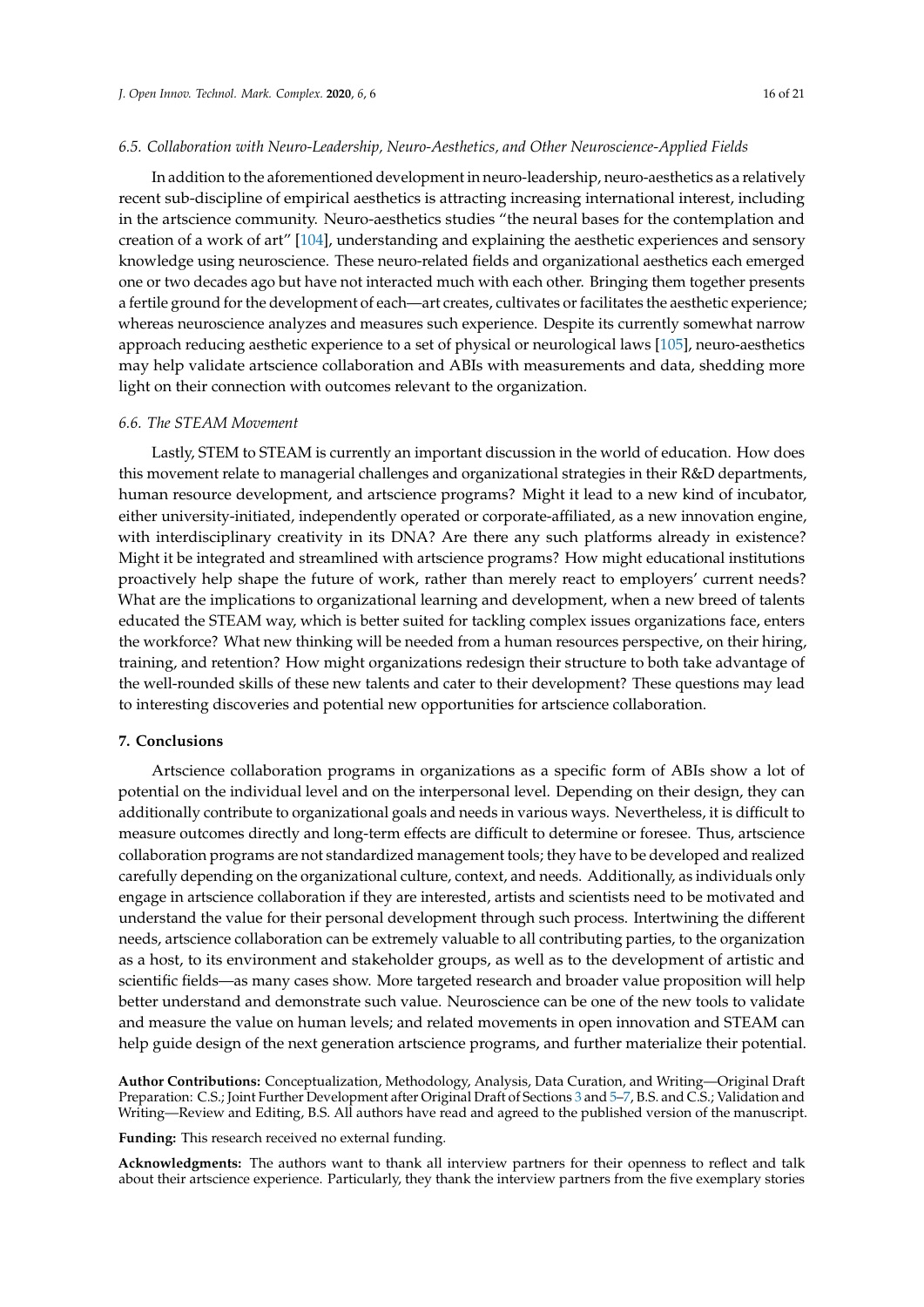presented in this paper who also generously made interviews with scientific and artistic collaboration partners in the residency programs possible: Domhnaill Hernon, Bianka Hofmann, Sabrina Haase, Christina Agapakis, Natsai Audrey Chieza, Forest Stearns, Noah Weinstein, Vanessa Sigurdson. And thanks to the Art|Sci Center UCLA for the first author's short research stay. The authors also want to thank the editor and the reviewers for their encouragement and their constructive and valuable feedback.

**Conflicts of Interest:** The authors declare no conflict of interests.

# **References and Notes**

- <span id="page-16-0"></span>1. Taylor, S.S.; Ladkin, D. Understanding arts-based methods in managerial development. *Acad. Manag. Learn. Educ.* **2009**, *8*, 55–69. [\[CrossRef\]](http://dx.doi.org/10.5465/amle.2009.37012179)
- 2. Darsø, L. *Artful Creation: Learning-Tales of Arts-In-Business*; Frederiksberg: Samfundslitteratur, Denmark, 2004.
- <span id="page-16-17"></span>3. Antal, A.B. Transforming Organizations with the Arts. Research Report by TILLT Europe Project. Available online: https://www.wzb.eu/system/files/docs/dst/wipo/[researchreport.pdf](https://www.wzb.eu/system/files/docs/dst/wipo/researchreport.pdf) (accessed on 19 January 2020).
- <span id="page-16-18"></span>4. Schnugg, C. Kunst in Organisationen. Analyse und Kritik des aktuellen Wissenschaftsdiskurses zu Wirkung künstlerischer Interventionen im organisationalen Kontext. [Art in organizations. Analysis and critique of the scientific discourse about the effects of artistic interventions in organizational contexts]. PhD Thesis, Johannes Kepler University, Linz, Austria, October 2010.
- <span id="page-16-1"></span>5. Biehl-Missal, B. *Wirtschaftsästhetik: Wie Unternehmen die Kunst als Inspiration und Werkzeug nutzen*; Gabler: Wiesbaden, Germany, 2011.
- <span id="page-16-2"></span>6. Antal, A.B.; Strauß, A. *Artistic Interventions in Organisations: Finding Evidence of Values-added. Creative Clash Report*; WZB: Berlin, Germany, 2013.
- 7. Sköldberg, U.J.; Woodilla, J.; Antal, A.B. *Artistic Interventions in Organizations: Research, Theory and Practice*; Routledge: New York, NY, USA, 2016.
- <span id="page-16-3"></span>8. Barry, D.; Meisiek, S. Seeing More and Seeing Differently: Sensemaking, Mindfulness, and the Workarts. *Organ. Stud.* **2010**, *31*, 1505–1530. [\[CrossRef\]](http://dx.doi.org/10.1177/0170840610380802)
- <span id="page-16-4"></span>9. Schnugg, C. The organization as artist's palette: Arts-based interventions. *J. Bus. Strategy* **2014**, *35*, 31–37. [\[CrossRef\]](http://dx.doi.org/10.1108/JBS-02-2013-0015)
- <span id="page-16-5"></span>10. Antal, A.B. Artistic intervention residencies and their intermediaries: A comparative analysis. *Organ. Aesthet.* **2012**, *1*, 44–67.
- <span id="page-16-6"></span>11. Scott, J. *Artists-in-Labs Process of Inquiry*; Springer: New York, NY, USA, 2006.
- <span id="page-16-7"></span>12. Klein, J.T. *Interdisciplinarity: History, Theory, and Practice*; Wayne State University Press: Detroit, MI, USA, 1990.
- <span id="page-16-8"></span>13. Edwards, D. *Artscience: Creativity in the Post-Google Generation*; Harvard University Press: Cambridge, MA, USA, 2008.
- <span id="page-16-9"></span>14. Styhre, A.; Eriksson, M. Bring in the arts and get the creativity for free: A study of the artists in residence project. *Creat. Innov. Manag.* **2008**, *17*, 47–57. [\[CrossRef\]](http://dx.doi.org/10.1111/j.1467-8691.2007.00458.x)
- 15. Hediger, I.; Scott, J. *Artists-in-labs: Recomposing Art and Science*; De Gruyter: Berlin, Germany, 2016.
- 16. European Commission. Policy Handbook on Artists' Residencies. Available online: https://[ec.europa.](https://ec.europa.eu/assets/eac/culture/policy/cultural-creative-industries/documents/artists-residencies_en.pdf) eu/assets/eac/culture/policy/[cultural-creative-industries](https://ec.europa.eu/assets/eac/culture/policy/cultural-creative-industries/documents/artists-residencies_en.pdf)/documents/artists-residencies\_en.pdf (accessed on 3 August 2019).
- <span id="page-16-10"></span>17. European Commission. Innovation is About Starts: When ICT and ART Connect. Available online: [https:](https://ec.europa.eu/digital-single-market/en/news/innovation-about-starts-when-ict-and-art-connect)// ec.europa.eu/digital-single-market/en/news/[innovation-about-starts-when-ict-and-art-connect](https://ec.europa.eu/digital-single-market/en/news/innovation-about-starts-when-ict-and-art-connect) (accessed on 9 August 2019).
- <span id="page-16-11"></span>18. STARTS Prize. An Overview of All Winners and Nominations in 2016–2019. Available online: [https:](https://starts-prize.aec.at/en/winners2019) //[starts-prize.aec.at](https://starts-prize.aec.at/en/winners2019)/en/winners2019 (accessed on 11 January 2020).
- <span id="page-16-12"></span>19. STARTS Residencies. Vertigo Starts. Available online: https://[vertigo.starts.eu](https://vertigo.starts.eu/vertigo-project/about/)/vertigo-project/about/ (accessed on 11 January 2020).
- <span id="page-16-13"></span>20. FEAT. Available online: http://[www.featart.eu](http://www.featart.eu/index.php?id=5)/index.php?id=5 (accessed on 19 January 2020).
- <span id="page-16-14"></span>21. Patterson, Z. *Peripheral Vision: Bell Labs, the S-C 4020, and the Origins of Computer Art*; MIT Press: Cambridge, MA, USA, 2015.
- <span id="page-16-15"></span>22. Bijvoet, M. *Art as Inquiry: Toward New Collaborations Between Art, Science, and Technology*; Peter Lang: New York, NY, USA, 1997.
- <span id="page-16-16"></span>23. Taylor, G.D. *When the Machine Made Art: The Troubled History of Computer Art*; Bloomsbury: New York, NY, USA, 2014.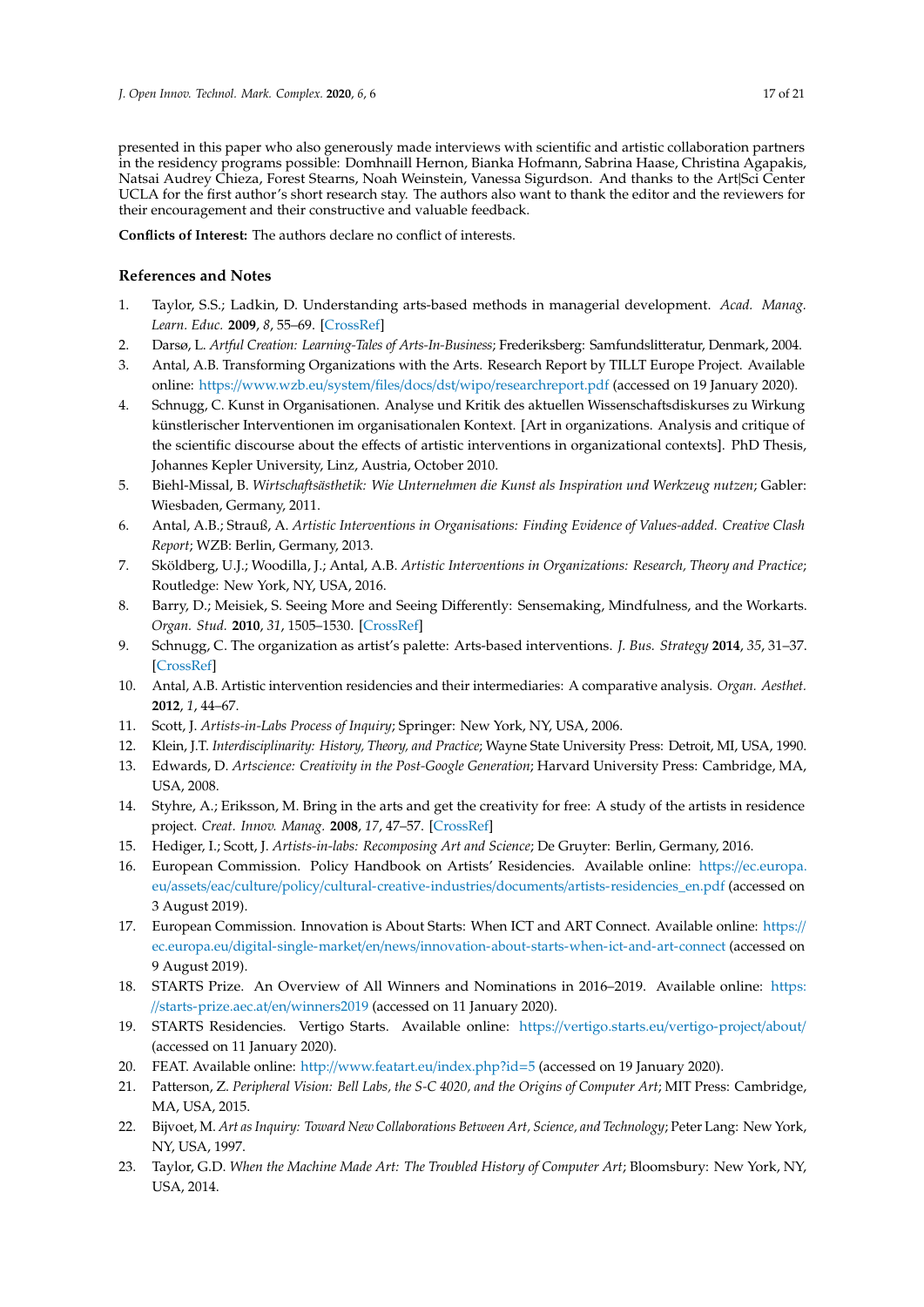- <span id="page-17-0"></span>24. Slater, H. The art of governance. The Artist Placement Group 1966–1989. *Variant* **2000**, *2*, 23–26.
- <span id="page-17-1"></span>25. Steveni, B. The Repositioning of Art in the decision-making Process of Society. In Proceedings of the International Symposium on Public Art, Singapore, 1–5 March 2002.
- <span id="page-17-2"></span>26. Lindgren, N. Art and Technology I—Steps Toward a New Synergism. *IEEE Spectr.* **1969**, *6*, 59–68. [\[CrossRef\]](http://dx.doi.org/10.1109/MSPEC.1969.5214054)
- <span id="page-17-3"></span>27. Lindgren, N. Art and Technology II—A Call for Collaborations. *IEEE Spectr.* **1969**, *6*, 46–56. [\[CrossRef\]](http://dx.doi.org/10.1109/MSPEC.1969.5213810)
- <span id="page-17-4"></span>28. Shanken, E.A. Artists in Industry and the Academy: Collaborative Research, Interdisciplinary Scholarship and the Creation and Interpretation of Hybrid Forms. *Leonardo* **2005**, *38*, 415–418. [\[CrossRef\]](http://dx.doi.org/10.1162/leon.2005.38.5.415)
- <span id="page-17-5"></span>29. Shanken, E.A. Art in the Information Age: Technology and Conceptual Art. *Leonardo* **2002**, *35*, 433–438. [\[CrossRef\]](http://dx.doi.org/10.1162/002409402760181259)
- <span id="page-17-6"></span>30. Taylor, S.S.; Hansen, H. Finding Form: Looking at the Field of Organizational Aesthetics. *J. Manag. Stud.* **2005**, *42*, 1211–1231. [\[CrossRef\]](http://dx.doi.org/10.1111/j.1467-6486.2005.00539.x)
- 31. Strati, A. Aesthetic understanding of organizational life. *Acad. Manag. Rev.* **1992**, *17*, 568–581. [\[CrossRef\]](http://dx.doi.org/10.5465/amr.1992.4282009)
- <span id="page-17-7"></span>32. Strati, A. *Organizations and Aesthetics*; Sage Publications: Thousand Oaks, CA, USA, 1999.
- <span id="page-17-8"></span>33. Kunstforum International. *Das Brennende Bild*; Kunstforum International: Deisenhofen, Germany, 1987.
- <span id="page-17-9"></span>34. Harris, C. *Art and Innovation: The Xerox PARC Artist-in-Residence Program*; MIT Press: Cambridge, MA, USA, 1999.
- <span id="page-17-10"></span>35. Seely, B.J. Introduction. In *Art and Innovation: The Xerox PARC Artist-in-Residence Program*; Harris, C., Ed.; MIT Press: Cambridge, MA, USA, 1999; pp. xi–xiii.
- <span id="page-17-11"></span>36. Osburn, J.; Stock, R. Playing to the technical audience: Evaluating the impact of art-based learning for engineers. *J. Bus. Strategy* **2005**, *26*, 33–39. [\[CrossRef\]](http://dx.doi.org/10.1108/02756660510700519)
- <span id="page-17-12"></span>37. Root-Bernstein, B.; Siler, T.; Brown, A.; Snelson, K. ArtScience: Integrative Collaboration to Create a Sustainable Future. *Leonardo* **2011**, *44*, 192. [\[CrossRef\]](http://dx.doi.org/10.1162/LEON_e_00161)
- <span id="page-17-13"></span>38. Antal, A.B.; Strauß, A. Multistakeholder Perspectives on Searching for Evidence of Values-added in Artistic Interventions in Organizations. In *Artistic Interventions in Organizations: Research, Theory and Practice*; Sköldberg, U.J., Woodilla, J., Antal, A.B., Eds.; Routledge: New York, NY, USA, 2016; pp. 37–59.
- <span id="page-17-14"></span>39. Belfiore, E.; Bennett, O. Determinants of Impact: Towards a Better Understanding of Encounters with the Arts. *Cultural Trends* **2007**, *16*, 225–275. [\[CrossRef\]](http://dx.doi.org/10.1080/09548960701479417)
- <span id="page-17-15"></span>40. For example, in the 1960s artists Kenneth Knowlton and Leon Harmon and scientists Béla Julesz and A. Michael Noll worked on perception with a machine called S-C 4020 at Bell Labs to develop works of computer art. Knowlton and Harmon's work Studies on Perception created a meaningful contribution to the rise of art employing computers and new media at that time and it influenced scientific and technological developments. It "is also part of the history of the theoretical and practical innovations that Bell Labs fostered throughout the twentieth century. It is concerned with the space carved out for graphics research at institutions that were not primarily concerned with visual representation." [\[21\]](#page-16-14). For example, a lot of work on screens and visual processing and formats of output fall into this realm.
- <span id="page-17-16"></span>41. Root-Bernstein, R. Music, Creativity, and Scientific Thinking. *Leonardo* **2001**, *34*, 63–68. [\[CrossRef\]](http://dx.doi.org/10.1162/002409401300052532)
- <span id="page-17-17"></span>42. Root-Bernstein, B.; Root-Bernstein, M. Artistic Scientists and Scientific Artists: The Link Between Polymathy and Creativity. In *Creativity: From Potential to Realization*; Sternberg, R.J., Grigorenko, E.L., Singer, J.L., Eds.; American Psychological Association: Washington, DC, USA, 2004; pp. 127–151.
- <span id="page-17-18"></span>43. Koek, A. In/visible: The inside story of the making of Arts at CERN. *Interdiscip. Sci. Rev.* **2017**, *42*, 345–358. [\[CrossRef\]](http://dx.doi.org/10.1080/03080188.2017.1381225)
- <span id="page-17-19"></span>44. Strauß, A. Value-creation processes in artistic interventions and beyond: Engaging conflicting orders of worth. *J. Bus. Res.* **2018**, *85*, 540–545. [\[CrossRef\]](http://dx.doi.org/10.1016/j.jbusres.2017.10.033)
- <span id="page-17-20"></span>45. Schnugg, C. *Creating ArtScience Collaboration: Bringing Value to Organizations*; Palgrave Macmillan: London, UK, 2019.
- <span id="page-17-21"></span>46. Woodman, R.W.; Sawyer, J.E.; Griffin, R.W. Toward a theory of organizational creativity. *Acad. Manag. Rev.* **1993**, *18*, 293–321. [\[CrossRef\]](http://dx.doi.org/10.5465/amr.1993.3997517)
- <span id="page-17-22"></span>47. Adler, N. Going beyond the dehydrated language of management: Leadership insight. *J. Bus. Strategy* **2010**, *31*, 90–99. [\[CrossRef\]](http://dx.doi.org/10.1108/02756661011055230)
- <span id="page-17-23"></span>48. Barry, D.; Meisiek, S. The art of leadership and its fine art shadow. *Leadership* **2010**, *6*, 331–349. [\[CrossRef\]](http://dx.doi.org/10.1177/1742715010368759)
- <span id="page-17-24"></span>49. Antal, A.B.; Debucquet, G.; Frémeaux, S. Meaningful work and artistic interventions in organizations: Conceptual development and empirical exploration. *J. Bus. Res.* **2018**, *85*, 375–385. [\[CrossRef\]](http://dx.doi.org/10.1016/j.jbusres.2017.10.015)
- <span id="page-17-25"></span>50. Schnugg, C. Setting the Stage for Something New. Understanding Arts-Based Initiatives through the Lens of Liminality and Rites of Passage. *Z. Kult.* **2018**, *4*, 77–102.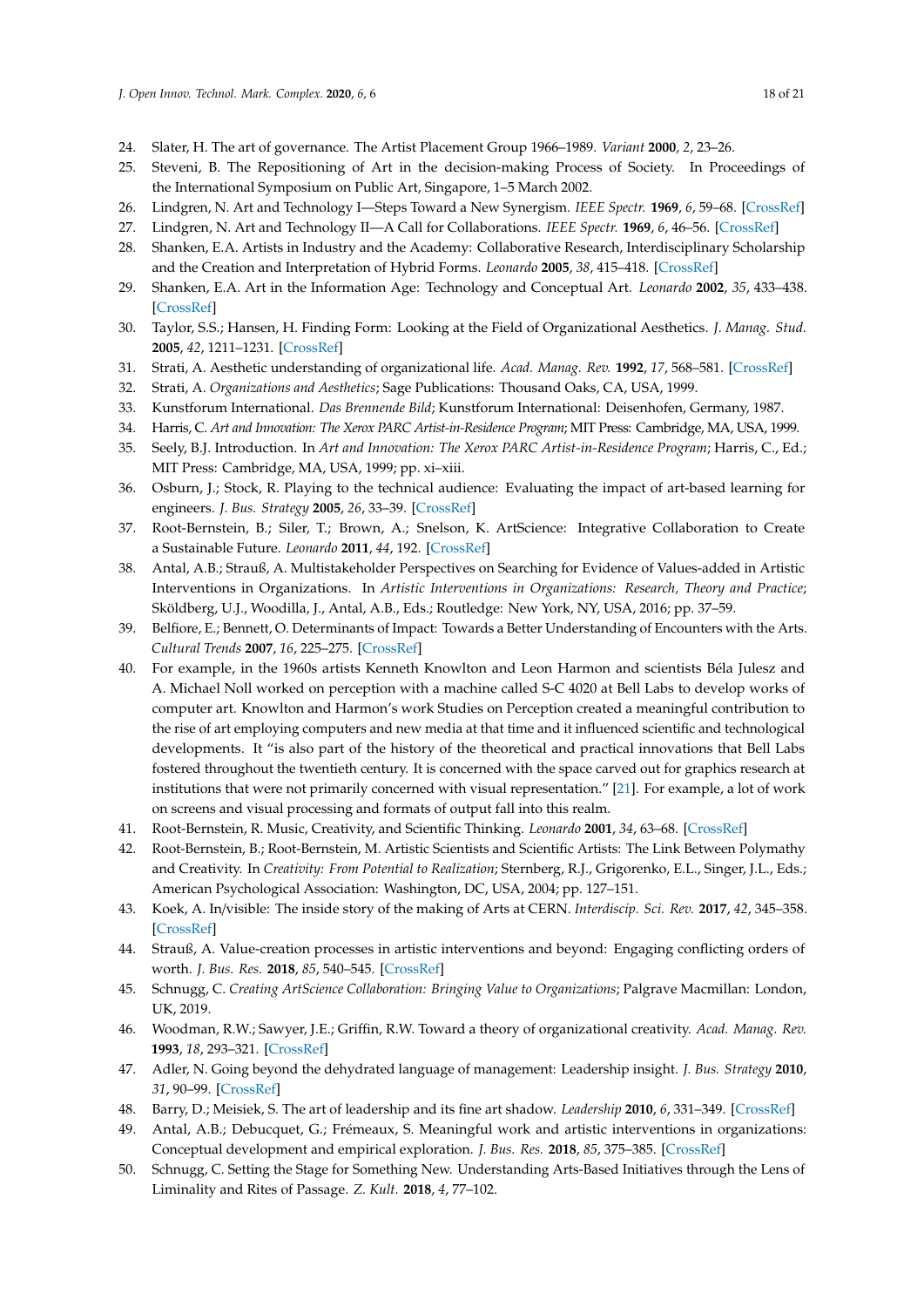- <span id="page-18-0"></span>51. Taylor, S.S.; Statler, M. Material matters: Increasing emotional engagement in learning. *J. Manag. Educ.* **2014**, *38*, 586–607. [\[CrossRef\]](http://dx.doi.org/10.1177/1052562913489976)
- <span id="page-18-1"></span>52. Taylor, S.S. Overcoming Aesthetic Muteness: Researching organizational members' aesthetic experience. *Hum. Relat.* **2002**, *55*, 821–840. [\[CrossRef\]](http://dx.doi.org/10.1177/0018726702055007542)
- <span id="page-18-2"></span>53. Reinhold, E.; Schnugg, C.; Barthold, C. Dancing in the office. A study of gesture as resistance. *Scand. J. Manag.* **2018**, *34*, 162–169. [\[CrossRef\]](http://dx.doi.org/10.1016/j.scaman.2018.05.001)
- 54. Barnard, P.; deLahunta, S. Mapping the audit traces of interdisciplinary collaboration: Bridging and blending between choreography and cognitive science. *Interdiscip. Sci. Rev.* **2017**, *42*, 359–380. [\[CrossRef\]](http://dx.doi.org/10.1080/03080188.2017.1381226)
- <span id="page-18-3"></span>55. Springborg, C.; Ladkin, D. Realising the potential of art-based interventions in managerial learning: Embodied cognition as an explanatory theory. *J. Bus. Res.* **2018**, *85*, 532–539. [\[CrossRef\]](http://dx.doi.org/10.1016/j.jbusres.2017.10.032)
- <span id="page-18-4"></span>56. Schilling, M.A. *Quirky: The Remarkable Story of the Traits, Foibles, and Genius of Breakthrough Innovators Who Changed the World*; PublicAffairs: New York, NY, USA, 2018; pp. 108–109.
- <span id="page-18-5"></span>57. Schooler, J.W.; Smallwood, J.; Christoff, K.; Handy, T.C.; Reichle, E.D.; Sayette, M.A. Meta-awareness, perceptual decoupling and the wandering mind. *Trends Cogn. Sci.* **2011**, *15*, 319–326. [\[CrossRef\]](http://dx.doi.org/10.1016/j.tics.2011.05.006)
- 58. Bowden, E.M.; Jung-Beeman, M. Aha! Insight experience correlates with solution activation in the right hemisphere. *Psychon. Bull. Rev.* **2003**, *10*, 730–737. [\[CrossRef\]](http://dx.doi.org/10.3758/BF03196539)
- 59. Ohlsson, S. The problems with Problem Solving: Reflections on the Rise, Current Status, and Possible Future of a Cognitive Research Paradigm. *J. Probl. Solving* **2012**. [\[CrossRef\]](http://dx.doi.org/10.7771/1932-6246.1144)
- <span id="page-18-6"></span>60. Rock, D. How to have more insights. Psychology Today. Available online: https://[www.psychologytoday.](https://www.psychologytoday.com/us/blog/your-brain-work/201009/how-have-more-insights) com/us/blog/your-brain-work/201009/[how-have-more-insights](https://www.psychologytoday.com/us/blog/your-brain-work/201009/how-have-more-insights) (accessed on 19 January 2020).
- <span id="page-18-7"></span>61. Kounios, J.; Beeman, M. The Aha! Moment: The Cognitive Neuroscience of Insight. *Sage J.* **2009**, *18*, 210–216. [\[CrossRef\]](http://dx.doi.org/10.1111/j.1467-8721.2009.01638.x)
- <span id="page-18-8"></span>62. North, A.; Hargreaves, D.; McKendrick, J. In-store music affects product choice. *Nature* **1997**, *390*, 132. [\[CrossRef\]](http://dx.doi.org/10.1038/36484)
- <span id="page-18-9"></span>63. Zaltman, G. *How Customers Think: Essential Insights into the Mind of the Market*; Harvard Business School Press: Harvard, MA, USA, 2003.
- <span id="page-18-10"></span>64. Williams, L.E.; Bargh, J.A. Experiencing Physical Warmth Promotes Interpersonal Warmth. *Science* **2008**, *322*, 606–607. [\[CrossRef\]](http://dx.doi.org/10.1126/science.1162548) [\[PubMed\]](http://www.ncbi.nlm.nih.gov/pubmed/18948544)
- <span id="page-18-11"></span>65. Sutton, R.I.; Rao, H. *Scaling Up Excellence: Getting to More Without Settling for Less*; Crown Business: New York, NY, USA, 2014; pp. 5–7.
- <span id="page-18-12"></span>66. Rock, D. SCARF: A Brain-Based Model for Collaborating with and Influencing Others. Available online: https://qrisnetwork.org/sites/default/files/materials/[SCARF%20A%20Brain-based%20Model%](https://qrisnetwork.org/sites/default/files/materials/SCARF%20A%20Brain-based%20Model%20for%20Collaborating%20with%20and%20Influencing%20Others.pdf) [20for%20Collaborating%20with%20and%20Influencing%20Others.pdf](https://qrisnetwork.org/sites/default/files/materials/SCARF%20A%20Brain-based%20Model%20for%20Collaborating%20with%20and%20Influencing%20Others.pdf) (accessed on 19 January 2020).
- <span id="page-18-13"></span>67. Siegel, D. Mindfulness training and neural integration: differentiation of distinct streams of awareness and the cultivation of well-being. *J. Soc. Cogn. A*ff*ect. Neurosci.* **2007**, *2*, 259–263. [\[CrossRef\]](http://dx.doi.org/10.1093/scan/nsm034)
- <span id="page-18-14"></span>68. NOKIA Bell Labs. E.A.T. Now. Available online: https://www.bell-labs.com/programs/[experiments-art-and](https://www.bell-labs.com/programs/experiments-art-and-technology/eat-now/)[technology](https://www.bell-labs.com/programs/experiments-art-and-technology/eat-now/)/eat-now/ (accessed on 11 January 2020).
- <span id="page-18-15"></span>69. NOKIA Bell Labs. Experiments in Art and Technology. Available online: https://[www.bell-labs.com](https://www.bell-labs.com/programs/experiments-art-and-technology/)/ programs/[experiments-art-and-technology](https://www.bell-labs.com/programs/experiments-art-and-technology/)/ (accessed on 11 January 2020).
- <span id="page-18-16"></span>70. Hernon, D. *Humanising Technology*; Inspirefest: Dublin, Ireland, 2019.
- <span id="page-18-17"></span>71. The Pier 9 Artist-in-Residence program by Autodesk has been redesigned in 2018. Information on the residency program during the first few years and videos of exemplary residency projects can found on the following link: https://www.forbes.com/sites/katherynthayer/2017/06/30/[how-hosting-artist](https://www.forbes.com/sites/katherynthayer/2017/06/30/how-hosting-artist-residencies-helps-autodesk-build-better-3d-software/)[residencies-helps-autodesk-build-better-3d-software](https://www.forbes.com/sites/katherynthayer/2017/06/30/how-hosting-artist-residencies-helps-autodesk-build-better-3d-software/)/ (accessed on 11 January 2020).
- <span id="page-18-18"></span>72. Instructables. Available online: https://[www.instructables.com](https://www.instructables.com/)/ (accessed on 11 January 2020).
- <span id="page-18-19"></span>73. Weinstein, N. Kunst: Kein Garant für Innovation. Available online: https://[science.orf.at](https://science.orf.at/stories/2989505/)/stories/2989505/ (accessed on 7 August 2019).
- <span id="page-18-20"></span>74. Autodesk. Residency Program. Available online: https://[www.autodesk.com](https://www.autodesk.com/technology-centers/residency)/technology-centers/residency (accessed on 11 January 2020).
- <span id="page-18-21"></span>75. Ginkgo Bioworks. The Ginkgo Creative Residency. Available online: https://[www.ginkgobioworks.com](https://www.ginkgobioworks.com/creative-residency/)/ [creative-residency](https://www.ginkgobioworks.com/creative-residency/)/ (accessed on 11 January 2020).
- <span id="page-18-22"></span>76. Faber Futures. Available online: https://[faberfutures.com](https://faberfutures.com/)/ (accessed on 11 January 2020).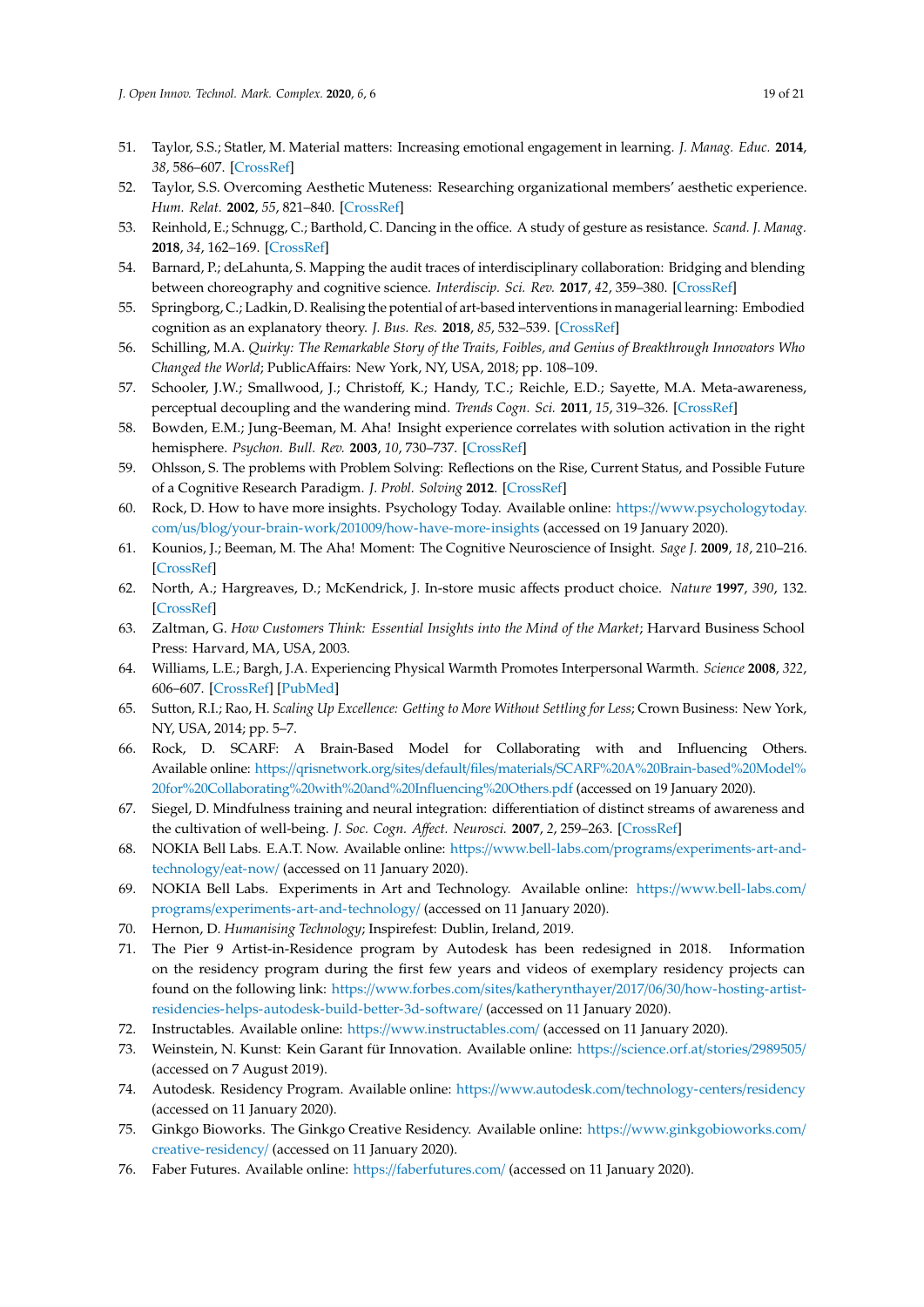- <span id="page-19-0"></span>77. Ginkgo Bioworks. Reflections from Ginkgo's First Creative-in-Residence. Available online: https://[www.](https://www.ginkgobioworks.com/2018/04/11/creative-in-residence/) [ginkgobioworks.com](https://www.ginkgobioworks.com/2018/04/11/creative-in-residence/)/2018/04/11/creative-in-residence/ (accessed on 11 January 2020).
- <span id="page-19-1"></span>78. Fraunhofer. STEAM Imaging in 2017. Available online: https://[www.mevis.fraunhofer.de](https://www.mevis.fraunhofer.de/de/press-and-scicom/institute-news/STEAM-imaging-under-the-skin.html)/de/press-andscicom/institute-news/[STEAM-imaging-under-the-skin.html](https://www.mevis.fraunhofer.de/de/press-and-scicom/institute-news/STEAM-imaging-under-the-skin.html) (accessed on 11 January 2020).
- <span id="page-19-2"></span>79. Fraunhofer. STEAM Imaging II in 2019. Available online: https://[www.mevis.fraunhofer.de](https://www.mevis.fraunhofer.de/de/press-and-scicom/press-release/2019/patient-bonsai.html)/de/press-andscicom/press-release/2019/[patient-bonsai.html](https://www.mevis.fraunhofer.de/de/press-and-scicom/press-release/2019/patient-bonsai.html) (accessed on 11 January 2020).
- <span id="page-19-3"></span>80. Hofmann, B. Linking Science and Technology with Arts and the Next Generation—The Experimental Artist Residency "STEAM Imaging". *Leonardo* **2019**. [\[CrossRef\]](http://dx.doi.org/10.1162/leon_a_01792)
- <span id="page-19-4"></span>81. Hofmann, B.; Haase, S.; Black, D. STEAM Imaging: A Pupils' Workshop Experiment in Computer Science, Physics, and Sound Art. *SciArt Mag.* 2017, 26. Available online: http://[www.sciartmagazine.com](http://www.sciartmagazine.com/steam-imaging-a-pupilsrsquo-workshop-experiment-in-computer-science-physics-and-sound-art.html)/steam[imaging-a-pupilsrsquo-workshop-experiment-in-computer-science-physics-and-sound-art.html](http://www.sciartmagazine.com/steam-imaging-a-pupilsrsquo-workshop-experiment-in-computer-science-physics-and-sound-art.html) (accessed on 11 January 2020).
- <span id="page-19-5"></span>82. Arts at Planet Labs. Available online: https://[www.planet.com](https://www.planet.com/company/art/)/company/art/ (accessed on 11 January 2020).
- <span id="page-19-6"></span>83. Czarniawska, B. *A Theory of Organizing*; Edward Elgar: Cheltenham, UK, 2008.
- <span id="page-19-7"></span>84. Raviola, E.; Schnugg, C. Fostering Creativity through Artistic Interventions: Two Stories of Failed Attempts to Commodify Creativity. In *Artistic Interventions in Organizations: Research, Theory and Practice*; Sköldberg, U.J., Woodilla, J., Antal, A.B., Eds.; Routledge: New York, NY, USA, 2016; pp. 90–106.
- <span id="page-19-8"></span>85. Jahnke, M. A Newspaper Changes Its Identity through an Artistic Intervention. In *Interventions in Organizations: Research, Theory and Practice*; Sköldberg, U.J., Woodilla, J., Antal, A.B., Eds.; Routledge: New York, NY, USA, 2016; pp. 77–89.
- <span id="page-19-9"></span>86. Simon, F.B. Künstlerische Interventionen im wirtschaftlichen Kontext. Einige kommunikations—Und systemtheoretische Überlegungen. In *oeconomenta: Wechselspiele zwischen Kunst und Wirtschaft*; Markowski, M., Wöbken, H., Eds.; Kulturverlag Kadmos: Berlin, Germany, 2007; pp. 107–114.
- <span id="page-19-10"></span>87. Mintzberg, H. *Managers Not MBAs: A Hard Look at the Soft Practice of Managing and Management Development*; Berrett-Koehler Publishers: San Francisco, CA, USA, 2005.
- <span id="page-19-11"></span>88. Bengtsson, M.; Kock, S. "Coopetition" in business networks—To cooperate and compete simultaneously. *Ind. Mark. Manag.* **2000**, *29*, 411–426. [\[CrossRef\]](http://dx.doi.org/10.1016/S0019-8501(99)00067-X)
- <span id="page-19-12"></span>89. Coates, G.J. *The Rebirth of Sacred Art*; The Dawn Horse Press: Middletown, CA, USA, 2013.
- <span id="page-19-13"></span>90. Montagnino, F.M. Joseph Beuys' Rediscovery of Man–Nature Relationship: A Pioneering Experience of Open Social Innovation. *Journal of Open Innovation: Technology, Market, and Complexity*, *Special Issue "Business, Open Innovation and Art"*, posted online 23 October 2018.
- <span id="page-19-14"></span>91. Markoff, J. *What the Dormouse Said: How the Sixties Counterculture Shaped the Personal Computer Industry*; Penguin Books: London, UK, 2005.
- <span id="page-19-15"></span>92. Media Art Net. Available online: http://[www.medienkunstnetz.de](http://www.medienkunstnetz.de/works/piazza-virtuale/)/works/piazza-virtuale/ (accessed on 11 January 2020).
- <span id="page-19-16"></span>93. Snow, C.P. *Two Cultures*; Cambridge University Press: Cambridge, UK, 1959.
- <span id="page-19-17"></span>94. Buntaine, J. Come Together: Julia Buntaine and the SciArt Center. Available online: https://[scientificinquirer.](https://scientificinquirer.com/2017/11/14/come-together-julia-buntaine-and-the-sciart-center/) com/2017/11/14/[come-together-julia-buntaine-and-the-sciart-center](https://scientificinquirer.com/2017/11/14/come-together-julia-buntaine-and-the-sciart-center/)/ (accessed on 20 November 2017).
- <span id="page-19-18"></span>95. Vesna, V. Towards A Third Culture: Being In Between. *Leonardo* **2001**, *34*, 121–125. [\[CrossRef\]](http://dx.doi.org/10.1162/002409401750184672)
- <span id="page-19-19"></span>96. Zurr, I.; Catts, O. Artists working with life (sciences) in contestable settings. *Interdiscip. Sci. Rev.* **2018**, *43*, 40–53.
- <span id="page-19-20"></span>97. Kim, W.C.; Mauborgne, R. *Blue Ocean Strategy: How to Create Uncontested Market Space and Make the Competition Irrelevant*; Harvard Business School Press: Boston, MA, USA, 2004.
- <span id="page-19-21"></span>98. Cross, N. *Designerly Ways of Knowing*; Springer-Verlag: London, UK, 2006.
- <span id="page-19-22"></span>99. Sawaf, A.; Gabrielle, R. *Sacred Commerce: A Blueprint for a New Humanity*, 2nd ed.; EQ Enterprises: Berverly, MA, USA, 2014; pp. 24–28.
- <span id="page-19-23"></span>100. Taback, H.; Ramanan, R. *Environmental Ethics and Sustainability: A Casebook for Environmental Professionals*; CRC Press: Boca Raton, FL, USA, 2013.
- <span id="page-19-24"></span>101. Chesbrough, H.; Bogers, M. Explicating Open Innovation: Clarifying an Emerging Paradigm for Understanding Innovation. In *New Frontiers in Open Innovation*; Chesbrough, H., Vanhaverbeke, W., West, J., Eds.; Oxford University Press: Oxford, UK, 2014; p. 17.
- <span id="page-19-25"></span>102. Berthon, P.R.; Pitt, L.F.; McCarthy, I.; Kates, S.M. When customers get clever: Managerial approaches to dealing with creative consumers. *Bus. Horiz.* **2007**, *50*, 39–47. [\[CrossRef\]](http://dx.doi.org/10.1016/j.bushor.2006.05.005)
- <span id="page-19-26"></span>103. West, J.; Lakhani, K.R. Getting Clear About Communities in Open Innovation.*Ind. Innov.* **2008**, *15*, 223–231. [\[CrossRef\]](http://dx.doi.org/10.1080/13662710802033734)